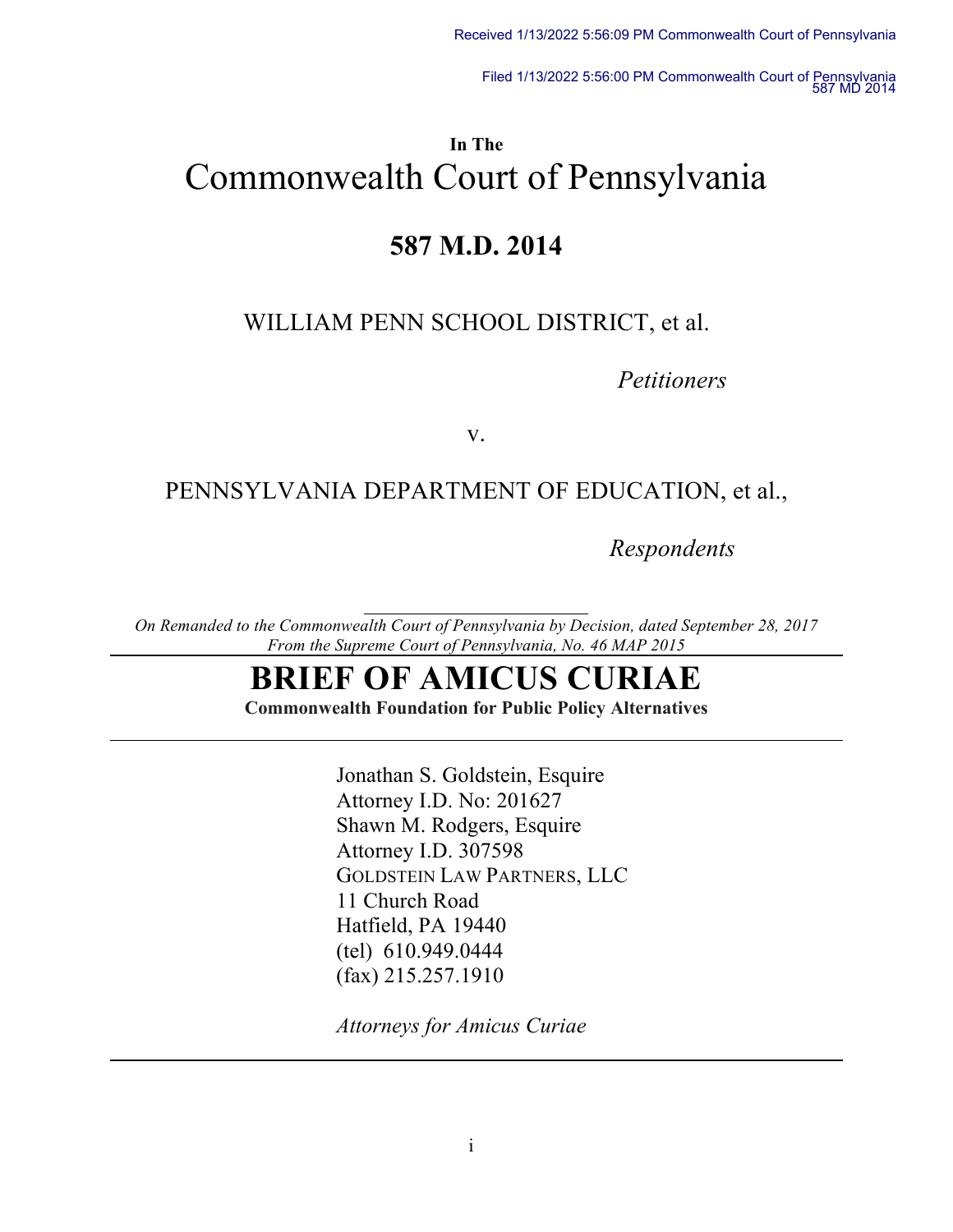# **TABLE OF CONTENTS**

| <b>ARGUMENT</b><br>The Level of Public School Funding in Pennsylvania Exceeds the<br>Ι.<br>Threshold Constitutionally Required by the Education       |
|-------------------------------------------------------------------------------------------------------------------------------------------------------|
| A. Defining the Constitutional Threshold Requirement – a Thorough and                                                                                 |
| B. The Data Indicates that Pennsylvania's School Funding Levels Are<br>Sufficient to Provide a Constitutionally Thorough Education that Serves the    |
| a. Pennsylvania Allocates the Most State Funding to Districts with the Highest Poverty                                                                |
| b. Funding Levels in High Poverty Districts Exceed the National Average for Per<br>Pupil Expenditures and the Average Private School Tuition in       |
| c. All School Districts in Pennsylvania Maintain Massive Reserve Funds, which                                                                         |
| C. Petitioners' Equal Protection Challenge Is Legally Flawed and Internally                                                                           |
| a. Pennsylvania's School Funding Arrangement Does Not - on Its Face - Distribute                                                                      |
| Pennsylvania's School-Funding Arrangement Does Not likely Discriminate against<br>b.<br>a Class of Students, despite the Existence of Certain Obvious |
| The Relief Sought by Petitioners Does Not Remedy the Cause of the Alleged<br>$\mathcal{C}$ .                                                          |
|                                                                                                                                                       |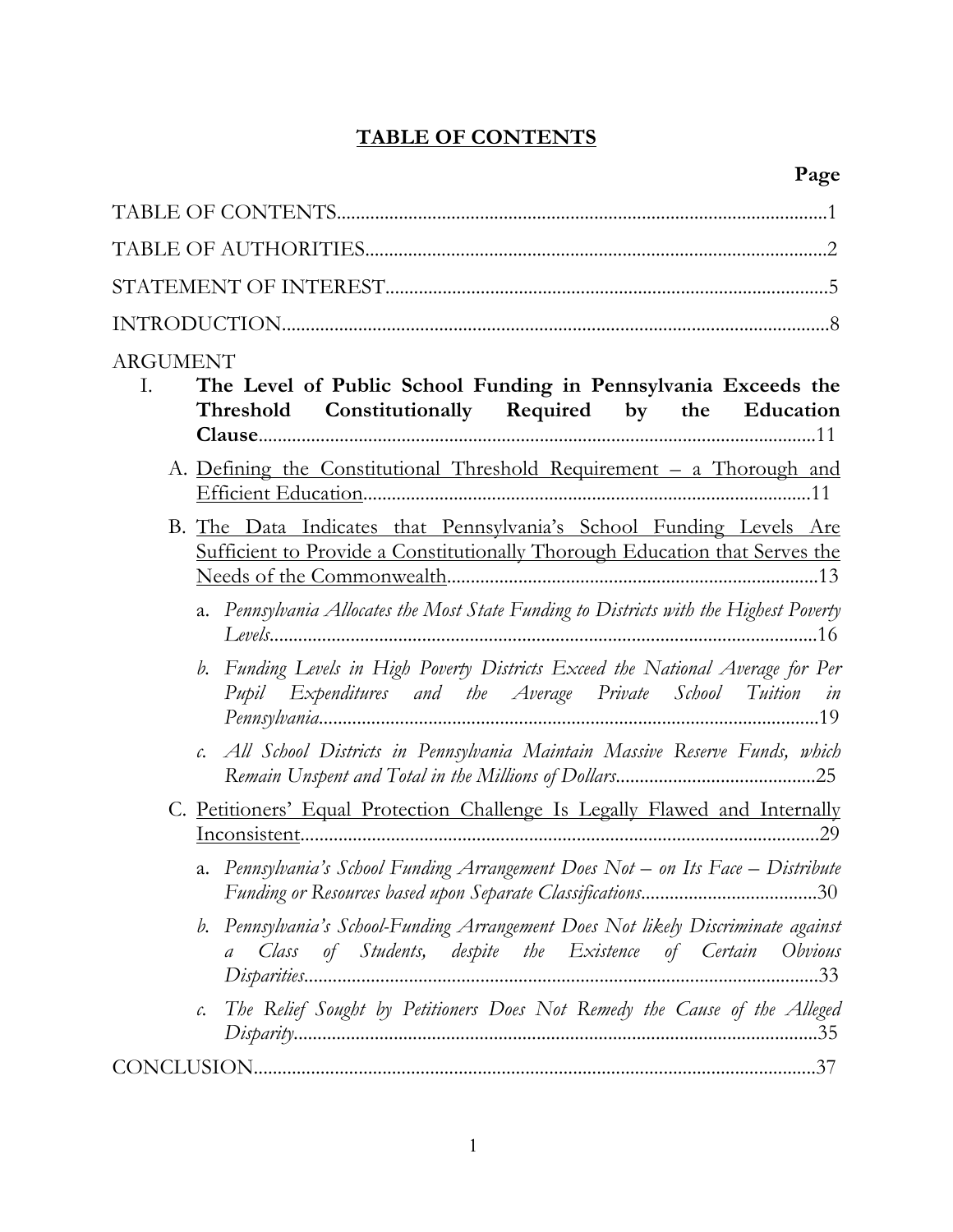### **TABLE OF AUTHORITIES**

| ÷<br>٠. |
|---------|
|---------|

| Applewhite v. Com.,                                     |
|---------------------------------------------------------|
| Barasch v. Pennsylvania Pub. Util. Comm'n,              |
| Buck v. Com., Dep't of Pub. Welfare,                    |
| Doe ex rel. Doe v. Lower Merion Sch. Dist.,             |
| Klesh v. Com., Dep't of Pub. Welfare,                   |
| Martin v. Unemployment Comp. Bd. of Review,,            |
| Massachusetts Bd. of Ret. v. Murgia,                    |
| Pers. Adm'r of Massachusetts v. Feeney,                 |
| Washington v. Davis,                                    |
| William Penn Sch. Dist. v. Pennsylvania Dep't of Educ., |
| Zauflik v. Pennsbury Sch. Dist.,                        |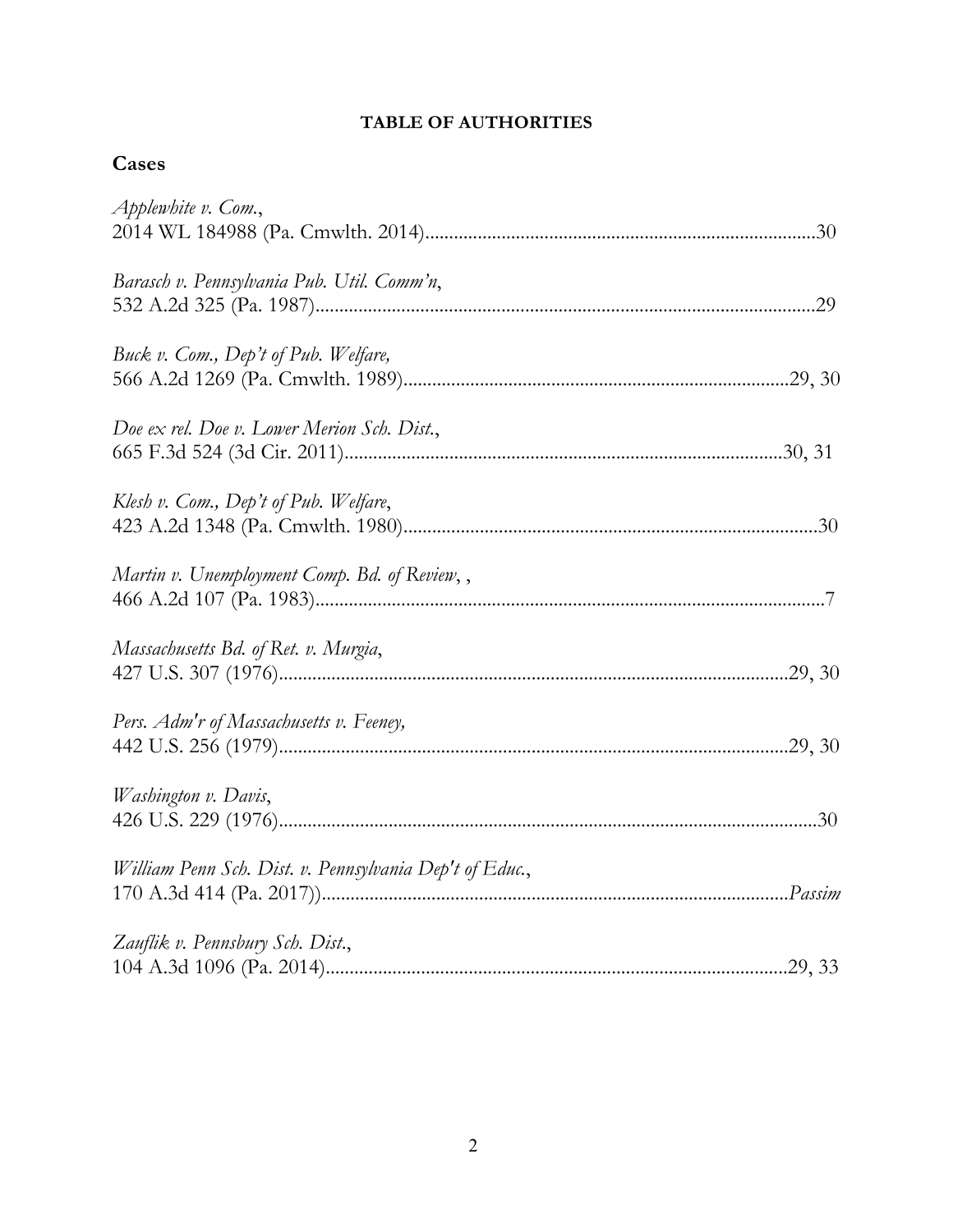## **Statutes, Rules and other Authorities**

| AFR Expenditure Data for: School Districts, Career and Technology Centers, and Charter Schools,<br>Spreadsheet 2019-2020, Pennsylvania Dep't of Ed.<br>(last visited Nov. 16, 2021) (URL: https://www.education.pa.gov/Teachers%20-<br>%20Administrators/School%20Finances/Finances/AFR%20Data%20Summary/Pages/AFR-Data-    |
|-----------------------------------------------------------------------------------------------------------------------------------------------------------------------------------------------------------------------------------------------------------------------------------------------------------------------------|
| Annual Financial Report (AFR) Detailed - Miscellaneous/General Fund Balance.<br>Finances AFR 9 Gen. Fund Balance for 2010-11 to 2019-20, Pennsylvania Dep't of<br>Ed. (last visited Nov. 16, 2021) (URL: https://www.education.pa.gov/Teachers%20-<br>%20Administrators/School%20Finances/Finances/AFR%20Data%20Summary/Pag |
| Baer, John. Billions of your tax dollars feed growing school reserve funds, PHILADELPHIA                                                                                                                                                                                                                                    |
| Best Pennsylvania High Schools 2021 Ranking, U.S. News & World Report (last visited<br>Nov. 17, 2021) (URL: https://www.usnews.com/education/best-high-                                                                                                                                                                     |
|                                                                                                                                                                                                                                                                                                                             |
| Churchill, Michael. Pennsylvania's School Funding Problem Is Real, The Public Interest Law<br>Ctr. (Last visited Nov. 16, 2021) (URL: https://www.pubintlaw.org/cases-and-                                                                                                                                                  |
| Detailed Annual Financial Reports, Pennsylvania Dep't of Ed. (Last visited Jan. 12,<br>2022) (URL: https://www.education.pa.gov/Teachers%20-<br>%20Administrators/School%20Finances/Finances/AFR%20Data%20Summary/Pag                                                                                                       |

Fernandez, Cynthia, et al., *Pa. Schools Need an Additional \$4.6 Billion to Close Education Gaps, New Analysis Finds,* SPOTLIGHT PA (October 27, 2020) (Last visited Dec. 6,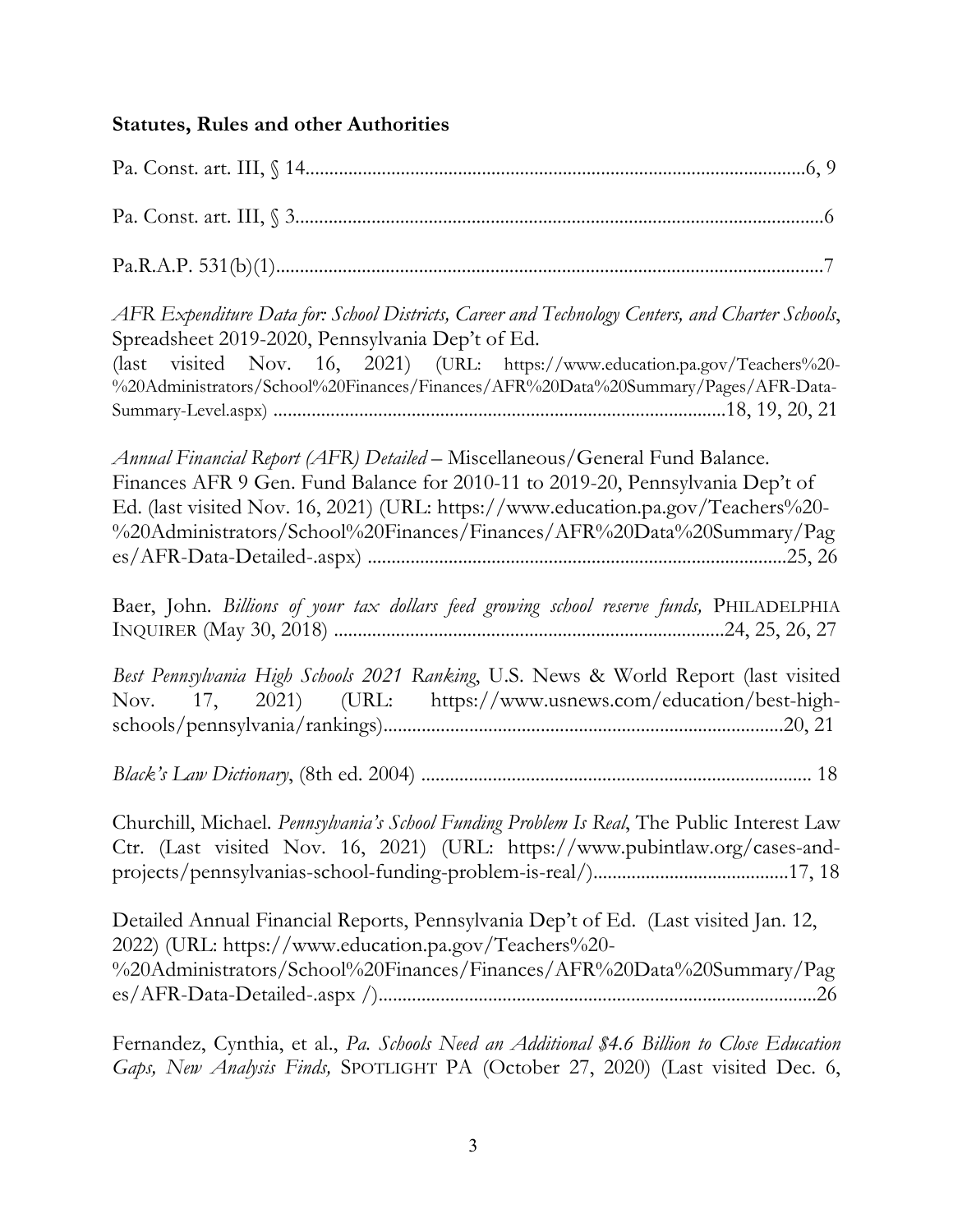2021) (URL: https://www.spotlightpa.org/news/2020/10/pa-public-school-fundinganalysis-philadelphia-reading-lancaster/).............................................................................23

Hanna, Maddie, et al., *A landmark case that could change school funding across Pa. is going to trial,* PHILADELPHIA INQUIRER, at 2 (November 12, 2021)...........................13, 14, 15, 18

*Revenues and Expenditures for Public Elementary and Secondary Education: FY 19*, Nat. Ctr. for Ed. Statistics (NCES) 2021-302 (U.S. Dep't of Ed., June 2021)............................................................................................12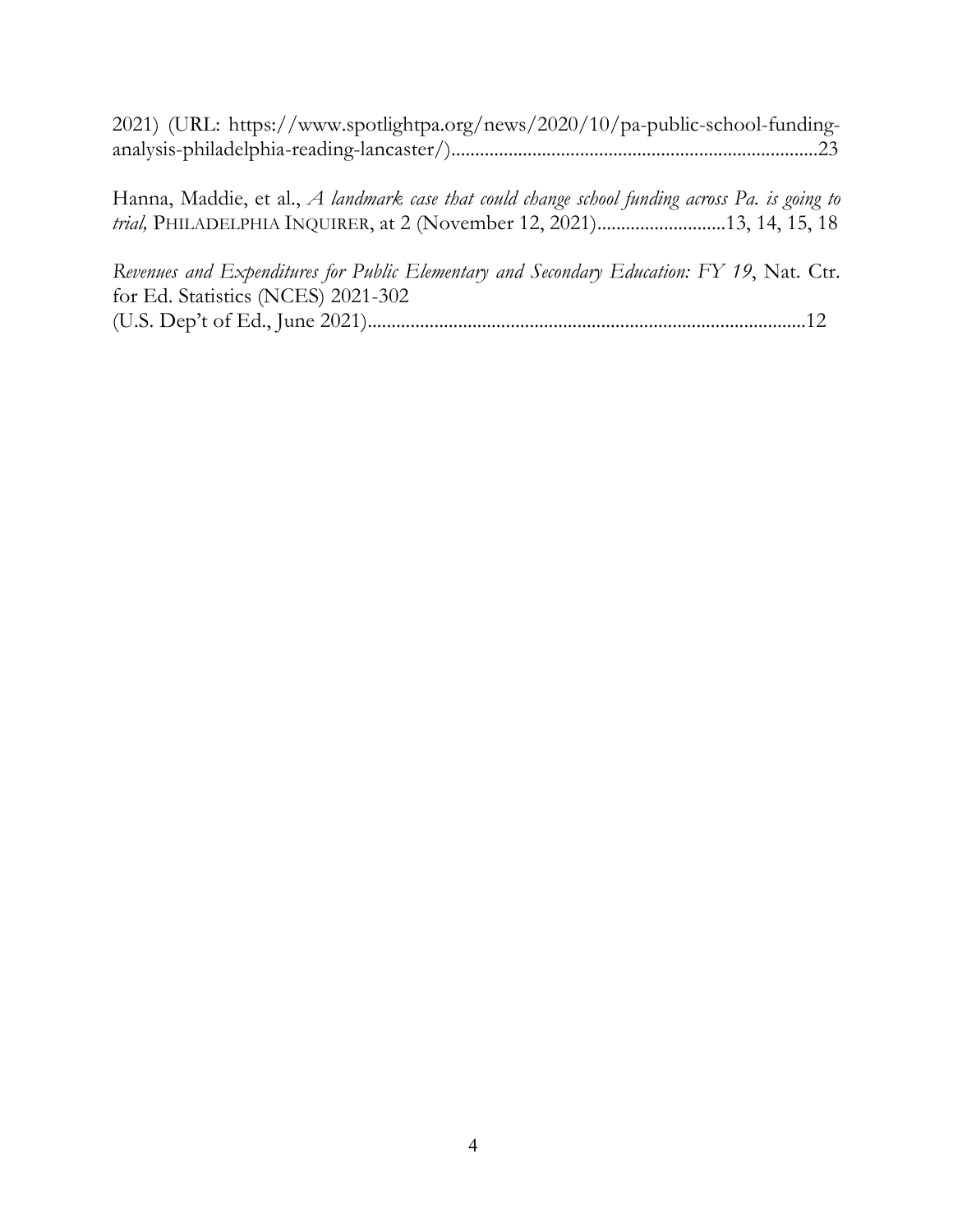#### **STATEMENT OF INTEREST OF AMICUS CURIAE**

Commonwealth Foundation for Public Policy Alternatives ("Commonwealth Foundation" or "Amici Curiae") respectfully submits this *amici curiae* brief<sup>1</sup> in support of Respondents, Pennsylvania Department of Education; Sen. Jake Corman in his official capacity as President Pro-Tempore of the Pennsylvania Senate; Rep. Bryan Cutler in his official capacity as the Speaker of the Pennsylvania House of Representatives; Gov. Tom W. Wolf, in his official capacity as the Governor of the Commonwealth of Pennsylvania; Pennsylvania State Board of Education; and Pedro Rivera in his official capacity as Acting Secretary of Education (collectively "Respondents").

The Commonwealth Foundation transforms free-market ideas into public policies so all Pennsylvanians can flourish. The Commonwealth Foundation's vision is that Pennsylvania once again writes a new chapter in America's story by ensuring all people have equal opportunity to pursue their dreams and earn success. Since the Commonwealth Foundation began fighting for freedom in Pennsylvania in 1988, it has saved taxpayers billions of dollars, brought greater knowledge of free-market principles and happenings in Harrisburg to millions of fellow citizens, and helped enable hundreds of thousands of families to choose a school for themselves

 $\overline{a}$ 

<sup>1</sup> The *Amicus Curiae* submit this Brief and the Application for Leave to File pursuant to Pa.R.A.P. 531(b)(1).

<sup>2</sup> URL: https://www.education.pa.gov/Teachers%20-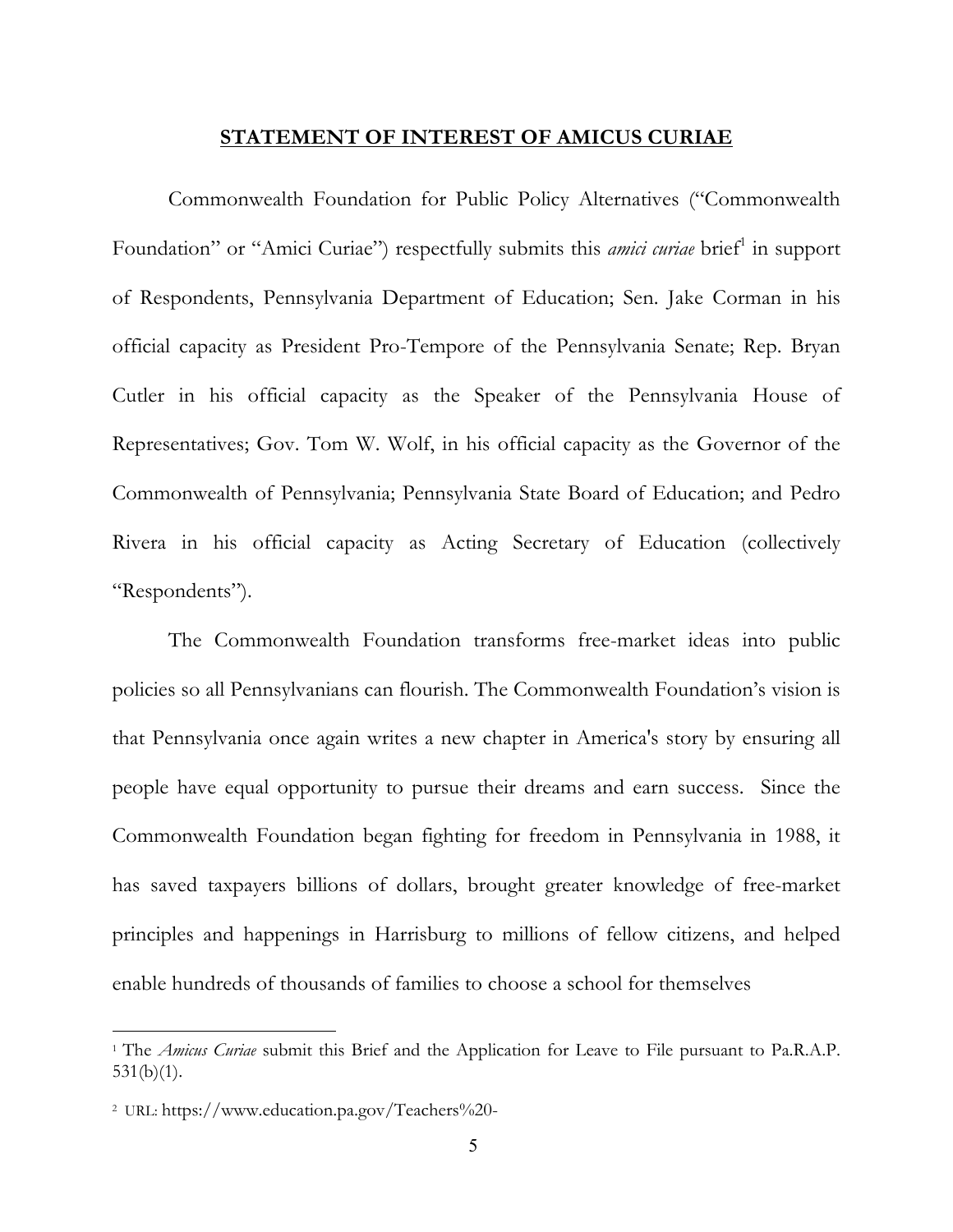The Commonwealth Foundation has studied the issues presented in this litigation, has tracked and compiled state educational spending and revenue data over several decades, has regularly analyzed Pennsylvania education spending and performance, and believes that the Court will benefit from its perspective.

The Commonwealth Foundation is deeply invested in the how this Court resolves the pending questions. As a nonpartisan public policy research and advocacy nonprofit organization, Commonwealth Foundation has provided expertise on issues related to education funding to legislators, practitioners, reporters, and the public at large. Its ongoing research includes annual analysis of state and federal data regarding school spending in Pennsylvania; our most recent white paper titled "The Truth About Education Spending in Pennsylvania" was released in April 2021 and is available on our website. Numerous media outlets have cited Commonwealth Foundation's research on this important subject area. These outlets include: Fox News, Forbes, WTAE, ABC 27, CBS 21, the Philadelphia Inquirer, Pittsburgh Post-Gazette, Pittsburgh Business Journal, and others, just within the past year.

Furthermore, Commonwealth Foundation policy experts have frequently testified on issues related to public education funding, including before the Pennsylvania Senate Education Committee regarding the 2007 "costing-out" study, before Pennsylvania Auditor General special hearings on charter school funding and reform, before the Basic Education Funding Reform Commission (which led to the development of the current "fair funding" formula), before the Senate Democratic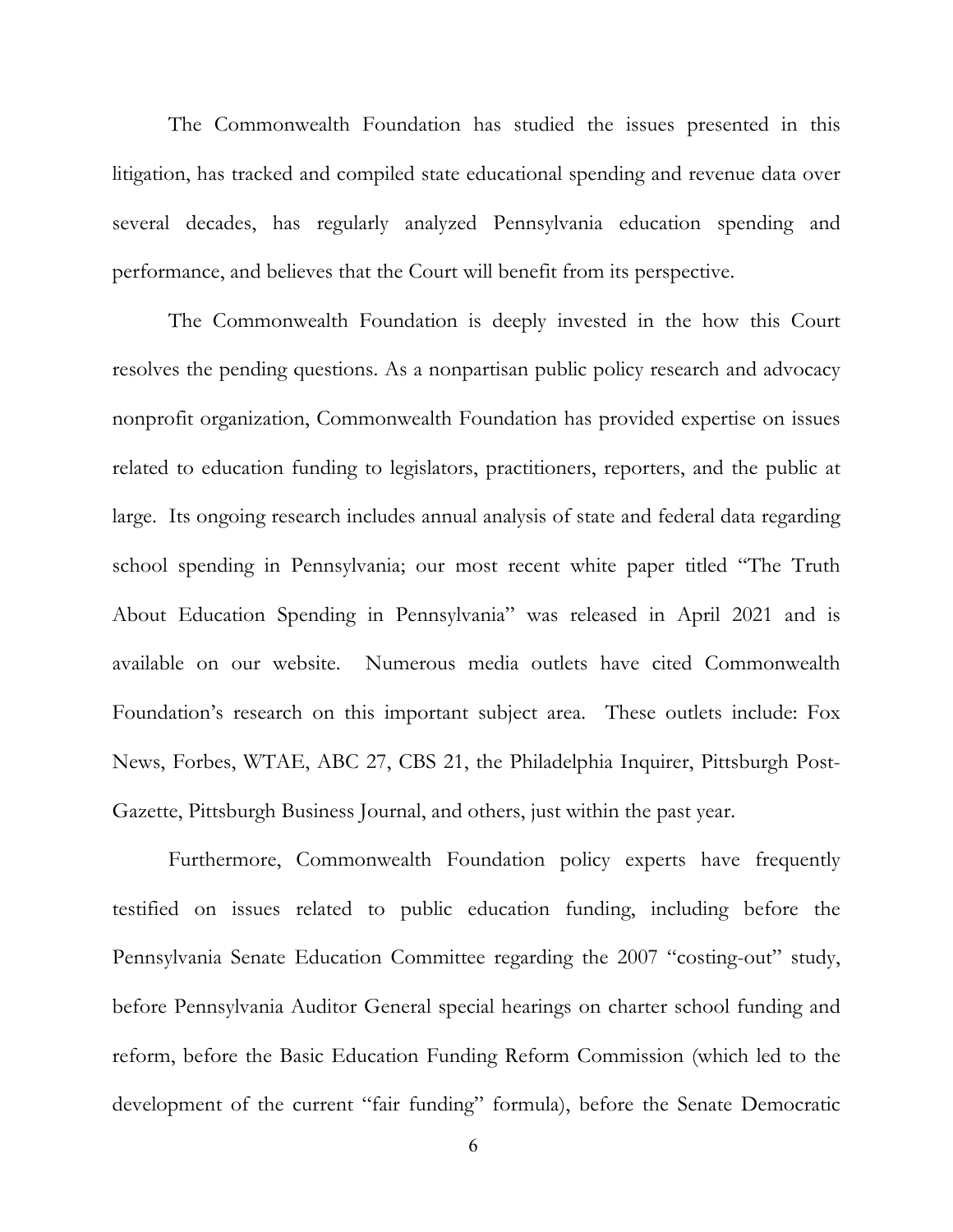Policy Committee on the role of charter schools in education, and before the Pennsylvania Senate Education Committee on the subject of teacher strikes.

No other person or entity other than the amicus curiae, its members, or counsel have (i) paid in whole or in part for the preparation of this amici curiae brief or (ii) authored in whole or in part this amici curiae brief. *See* Pa. R.A.P. 531(b)(2).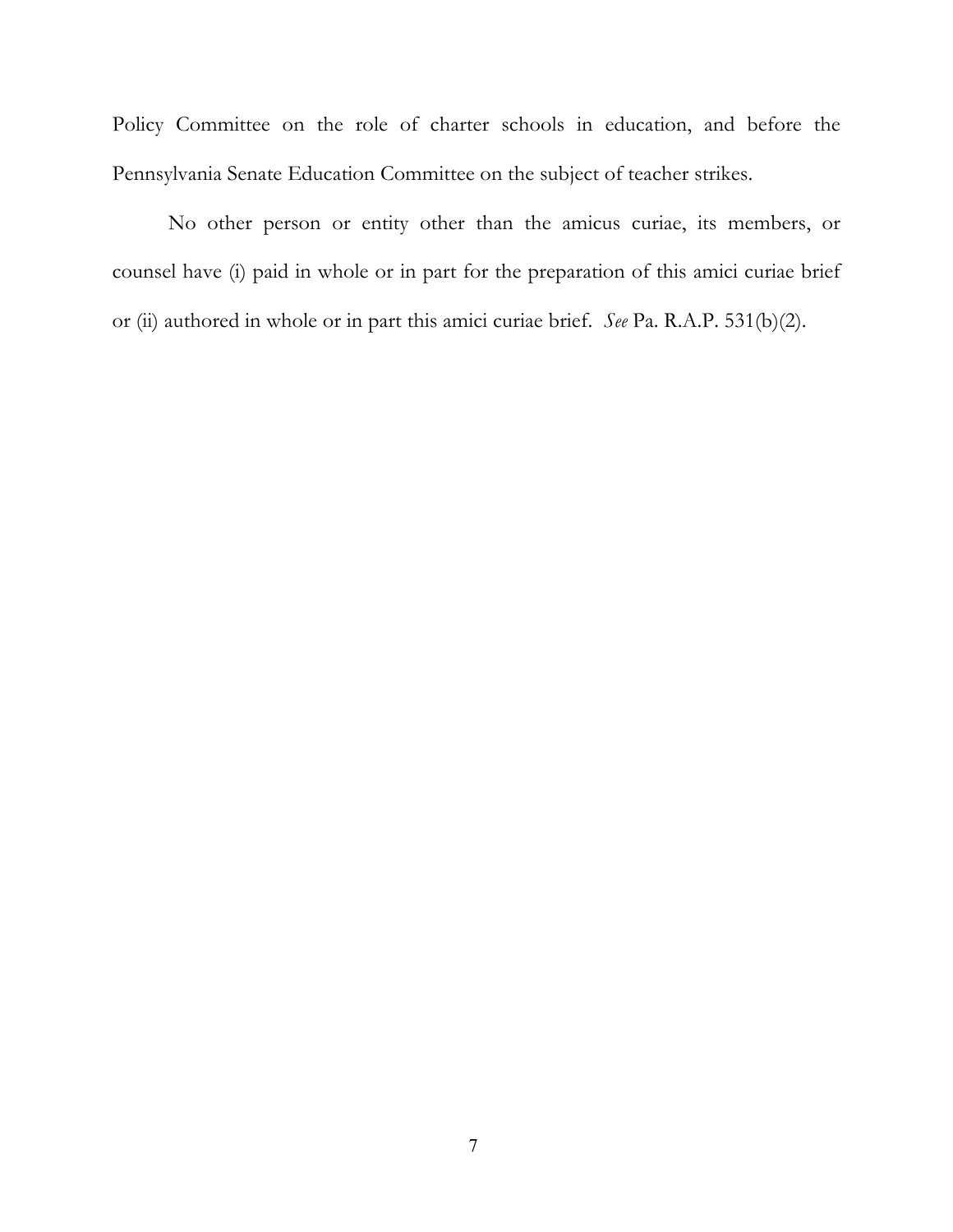#### **INTRODUCTION**

The Petition for Review ("Petition") contains two separate counts, challenging how Pennsylvania funds its public education system. Under Count I, Petitioners assert that Respondents violated the Education Clause in the Pennsylvania Constitution, which specifies "[t]he General Assembly shall provide for the maintenance and support of *a thorough and efficient system of public education* to serve the needs of the Commonwealth." PA. CONST. art. III,  $\int$  14 (emphasis added). According to Petitioners, Respondents "fail[ed] to provide [school districts] with resources sufficient to enable the districts to ensure that all students . . . have an opportunity to obtain *an adequate education* that prepares them to meet state academic standards and prepares them for civic, economic, and social success." Petition at  $\P$ 304 (emphasis added). Petitioners cite "[t]he current levels and allocation of publicschool funding" as the culprit for this alleged violation. *Id*. at ¶ 305. They brand current funding levels as "irrational, arbitrary, and not reasonably calculated to ensure" that all students have access to the prerequisites for an adequate public education. *Id*.

Under Count II, Petitioners claim that Respondents infringed upon their rights under the Commonwealth's equal protection guarantees. *See* PA. CONST. art. III, § 3. They challenge the alleged inequities present in the *method* Pennsylvania uses to fund public education. Petition at ¶ 310. Specifically, the Petition asserts, "[Respondents] adopt[ed] a school-financing arrangement that discriminates against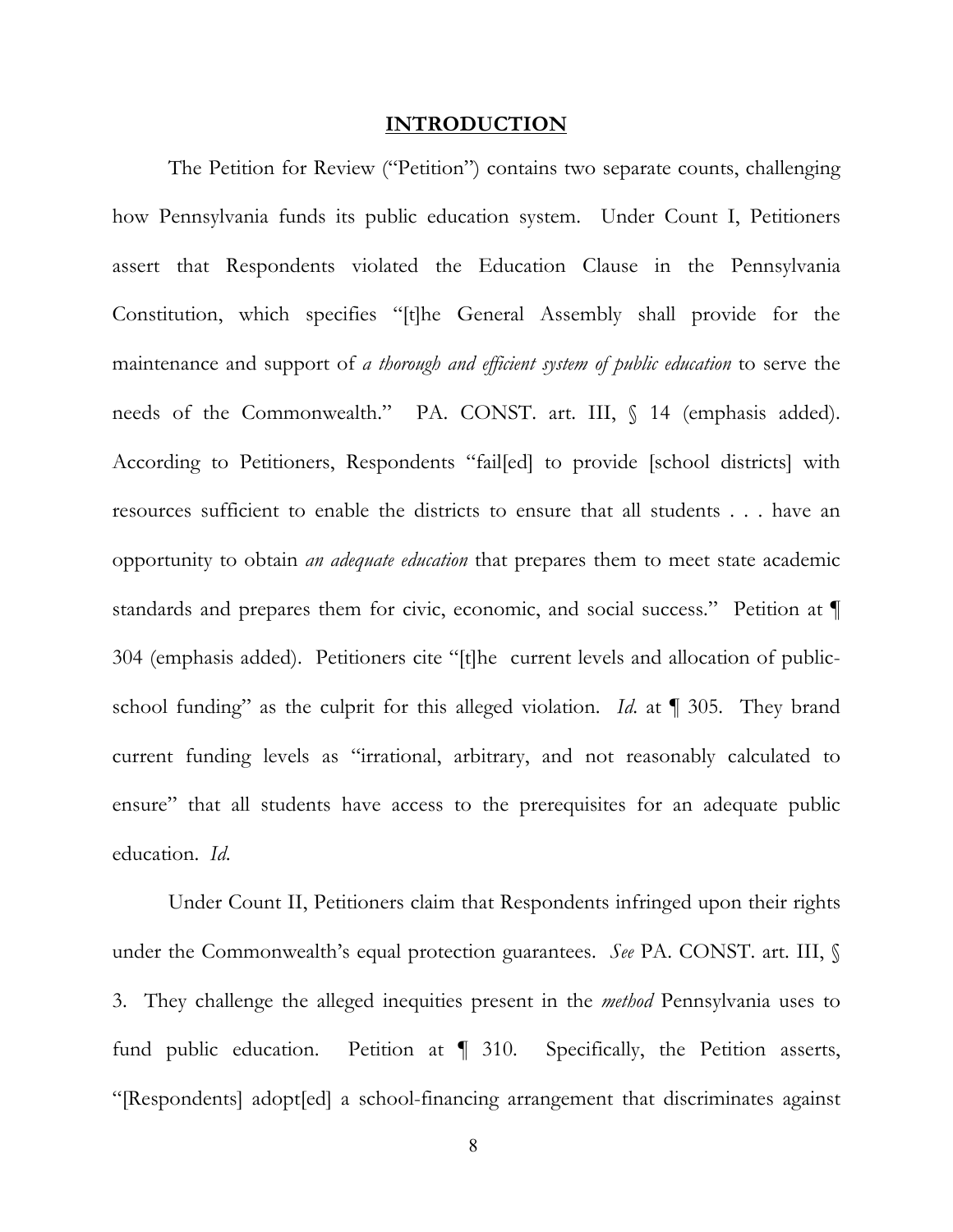an identifiable class of students who reside in school districts with low incomes and property values[.]" *Id*. Count II posits that Pennsylvania's Constitution "imposes a duty on the Commonwealth to ensure that all students have the same basic level of educational opportunity[.]" *Id*. at ¶ 308. Petitioners define this threshold requirement as "the same fundamental opportunity to meet academic standards and to obtain an adequate education that prepares the student for civil, economic, and social success." *Id.* The current school-financing arrangement, Petitioners contend, "den[ies] those students [residing in economically disadvantaged districts] an equal opportunity to obtain an adequate education" that achieves these stated benchmarks. *Id*. at ¶ 310.

Respondents filed Preliminary Objections and challenged both counts as nonjusticiable, which this Court granted and dismissed the case. On appeal, the Pennsylvania Supreme Court reversed and remanded. It ruled that these causes of action "cannot be dismissed as non-justiciable[,]" and are therefore subject to judicial review – guided by a standard that has not yet been fully defined. *William Penn Sch. Dist. v. Pennsylvania Dep't of Educ.*, 170 A.3d 414, 457 (Pa. 2017). The Supreme Court was mindful of the possible dangers "in wading deeply into questions of social and economic policy," an endeavor the Court has "long [ ] recognized as fitting poorly with the judiciary's institutional competencies." *Id.* at 463 (citing *Martin v. Unemployment Comp. Bd. of Review*, 466 A.2d 107, 111–13 (Pa. 1983)). The Court concluded, "[h]owever, the judiciary has a correlative and equally important obligation to fulfill its interpretive function." *Id*.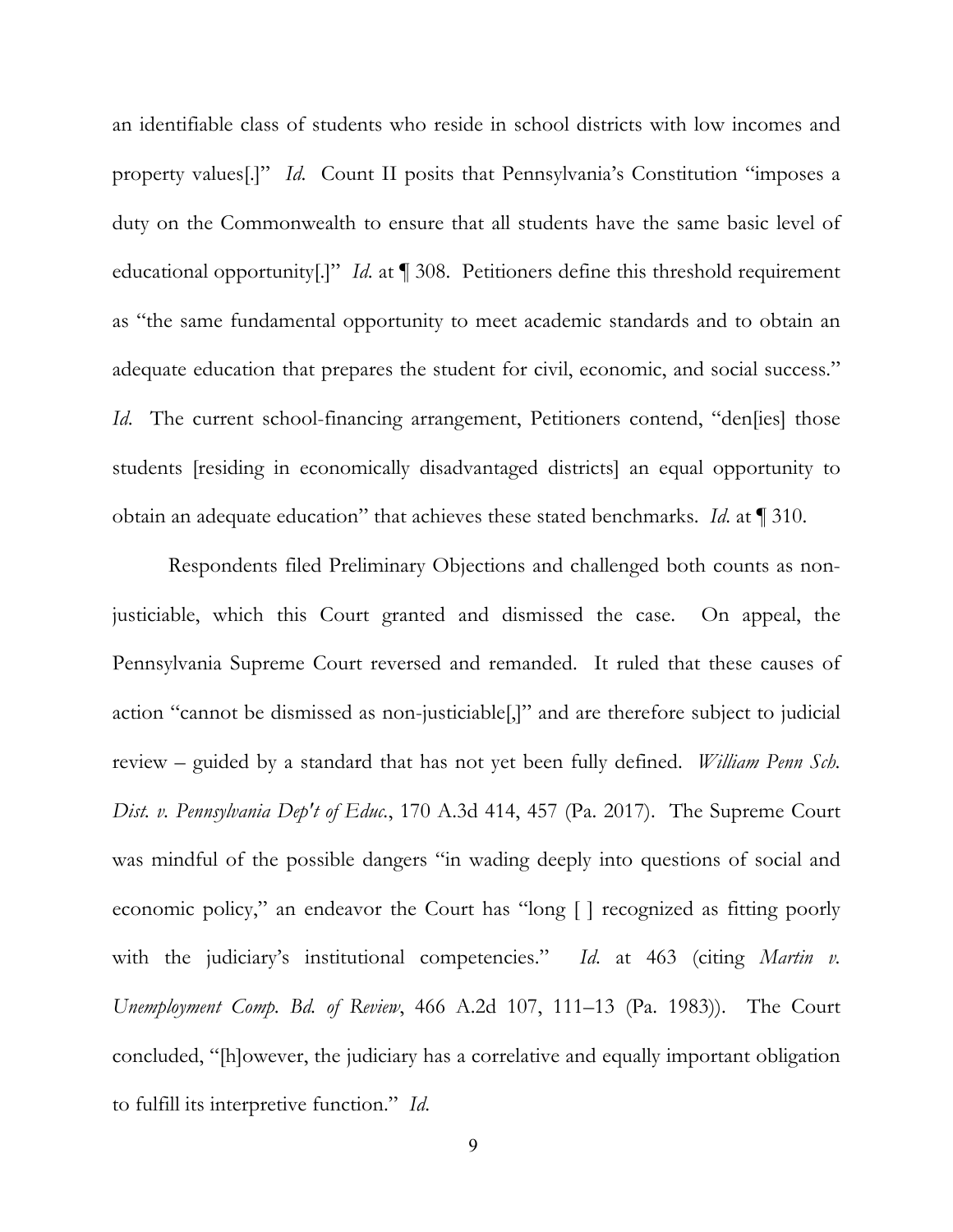It is a mistake to conflate legislative policy-making pursuant to a constitutional mandate with constitutional interpretation of that mandate and the minimum that it requires. In this domain, as in so many others, courts have the capacity to differentiate a constitutional threshold, which ultimately is ours to determine, from the particular policy needs of a given moment, which lie within the General Assembly's purview.

#### *Id.* at 463-464.

The Supreme Court's decision only addressed *whether* Petitioners' claims are justiciable, that is "whether *any* conceivable judicially enforceable standard might be formulated and applied after the development of an adequate record[.]" *Id*. at 450 (emphasis in original). It did not articulate "*what* standard a court might employ in assessing the General Assembly's satisfaction of its mandate[.]" *Id*. (emphasis in original). Rather, on remand, this Court now must undertake the twin responsibilities of deciding (i) what the Pennsylvania Constitution requires, and (ii) whether Respondents have satisfied that standard. *See id*. (explaining that, on remand, the Commonwealth Court is free to establish the standard it determines appropriate, "as is its prerogative by virtue of Petitioners' request for 'such other and further relief as the [c]ourt may deem just and proper'")(quoting Petition at ¶ 324).

Petitioners challenge the constitutionality of Pennsylvania's current schoolfinancing arrangement in two distinct regards. They contend that the funding levels are both deficient and unequal. Neither claim is valid. Although the funding levels available to each school district in Pennsylvania vary, each district has the necessary funds to provide the quality of education constitutionally mandated. Public education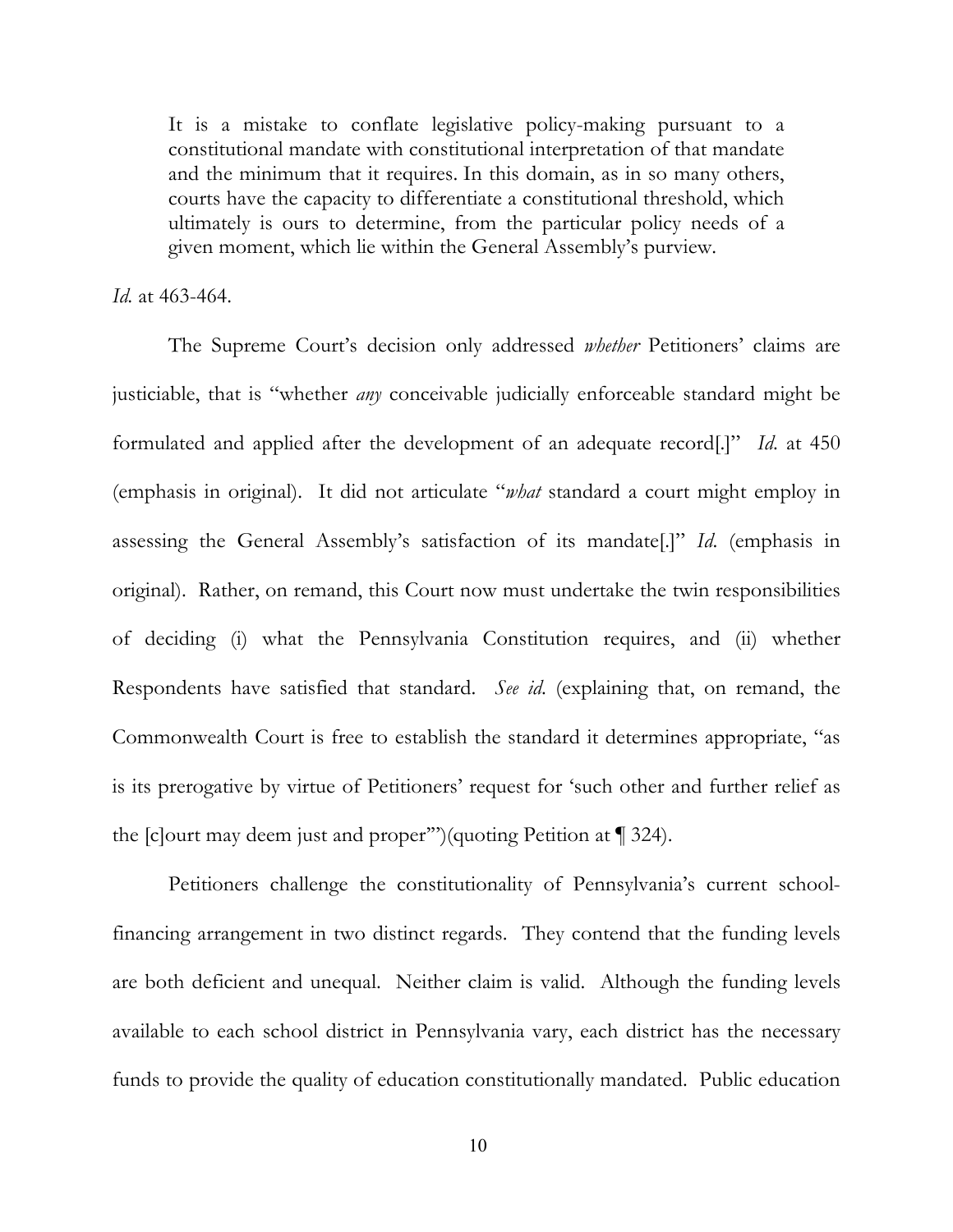in Pennsylvania is not underfunded. The metrics support this conclusion. Pennsylvania allocates much of the state education funding to school districts with the most need. This ensures that each district receives the requisite minimum threshold, while also countering much of the disparity that exists between wealthy and impoverished school districts. The current school-financing arrangement – while admittedly imperfect – does not violate the Pennsylvania Constitution in any respect.

#### **ARGUMENT**

## **I. THE LEVEL OF PUBLIC SCHOOL FUNDING IN PENNSYLVANIA EXCEEDS THE THRESHOLD CONSTITUTIONALLY REQUIRED BY THE EDUCATION CLAUSE**

### A. Defining the Constitutional Threshold Requirement – a *Thorough and Efficient Education*

The Supreme Court's decision indicates that the Education Clause guarantees students in Pennsylvania a certain minimum threshold level of public education. *William Penn Sch. Dist.*, 170 A.3d at 449-450, 457. The Court seemed to adopt Petitioners' nomenclature in referring to this constitutional threshold as an *adequate education* – a "condition precedent" needed to maintain "a thorough and efficient system of public education to serve the needs of the Commonwealth." *See id*. at 449- 450; PA. CONST. art. III, § 14. In other words, Pennsylvania's public education system is *adequate* when (i) it is "thorough and efficient" and (ii) "serve[s] the needs of the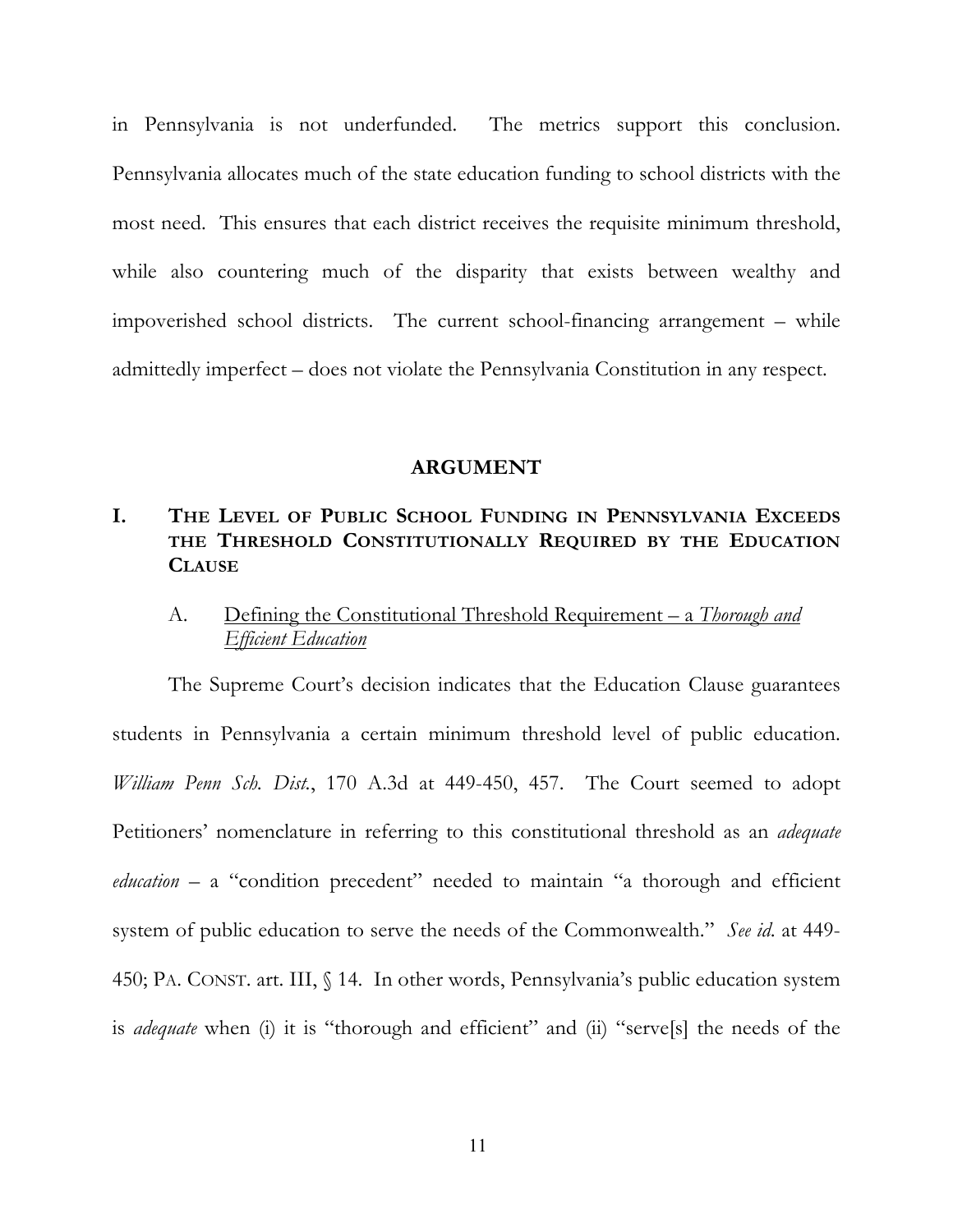Commonwealth." *Id*. Defining this threshold, however, is a more elusive task than identifying its existence.

According to Petitioners, "the General Assembly effectively has defined an 'adequate' education either through, or at least by inference from, the various performance standards it has imposed upon school districts[.]" *William Penn Sch. Dist.*, 170 A.3d at 448. In recognizing "that Petitioners lean heavily upon the strict academic standards embodied in the General Assembly's measures of educational success<sup>[,]"</sup> the Supreme Court refused to accept this standard as the appropriate constitutional benchmark. *Id*. at 449 (citing Petition at ¶¶ 313–14, 320–21). "Surely, it cannot be correct," the Supreme Court opined, "that we simply constitutionalize whatever standards the General Assembly relies upon at a moment in time, and then fix those as the constitutional minimum moving forward[.]" *Id*. at 451. "It is reasonable to maintain that these measures necessarily are mutable, and are ill–suited, as such, to serve as a constitutional minimum now or in the future." *Id*. at 449. The constitutional threshold "might lie somewhere below [the strict academic standards embodied in the General Assembly's measures of educational success] or be differently described." *Id*. (citations omitted).

Regardless, "universal satisfaction of performance thresholds is not the goal" under Count I. *Id*. at 448. For practical purposes, the issue before this Court is exclusively about funding – or, rather, the alleged inadequacy of funding. The question is whether the General Assembly and the other Respondents have satisfied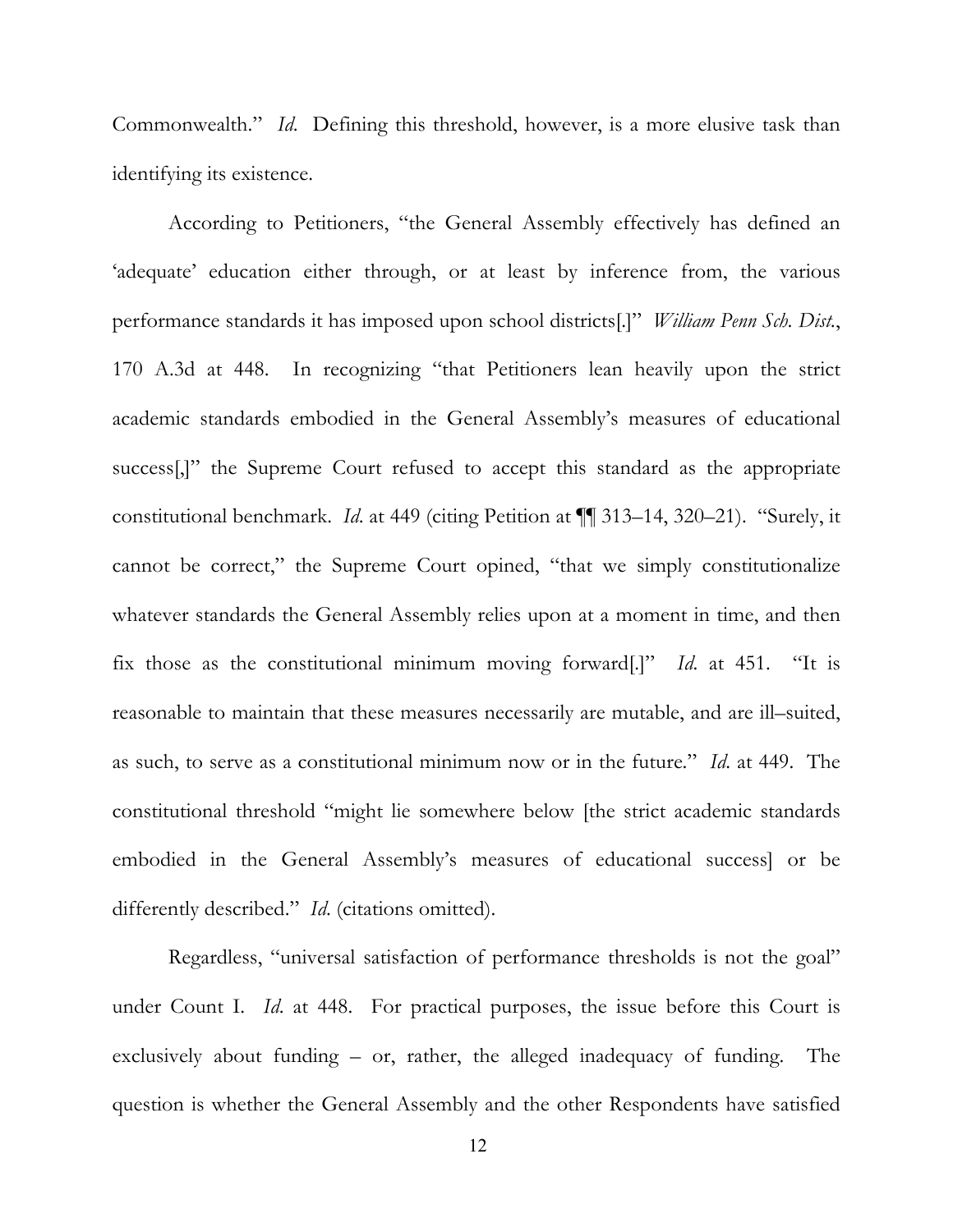their obligation "[to] provid[e] sufficient support to all school districts to ensure that their students have the opportunity to [receive an *adequate* public education.]" *See id*. at 448. Petitioners seek to create a strong link between the Education Clause's minimum threshold and success regarding the Commonwealth's stated academic benchmarks and litany of standardized testing. The Supreme Court's guidance as to this open question, however, is more comfortable discussing the substance of a constitutionally *adequate education* in broader and more generalized terms. *See id*. at 449 (recognizing that Petitioners claim asks whether Respondents "provide[d] the 'support necessary to ensure that all students have the opportunity to obtain an adequate education that will enable them to . . . participate meaningfully in the economic, civic, and social activities of our society.'") (quoting Petition at ¶ 314).

In application, the precise definition of an adequate education – that is "a *thorough and efficient system of public education*" that "serve[s] the needs of the Commonwealth" – is far less significant than this Court's determination of the funding levels necessary to provide a system of public education that satisfies the constitutional standard. Although the Petition for Review discusses tangible resource deficiencies as well, the substance of Count I focuses squarely on funding – particularly the need for increased funding in order to comply with the constitutional mandate. The mandate is, therefore, defined by the funding level required.

B. The Data Indicates that Pennsylvania's School Funding Levels Are Sufficient to Provide a Constitutionally Thorough Education that Serves the Needs of the Commonwealth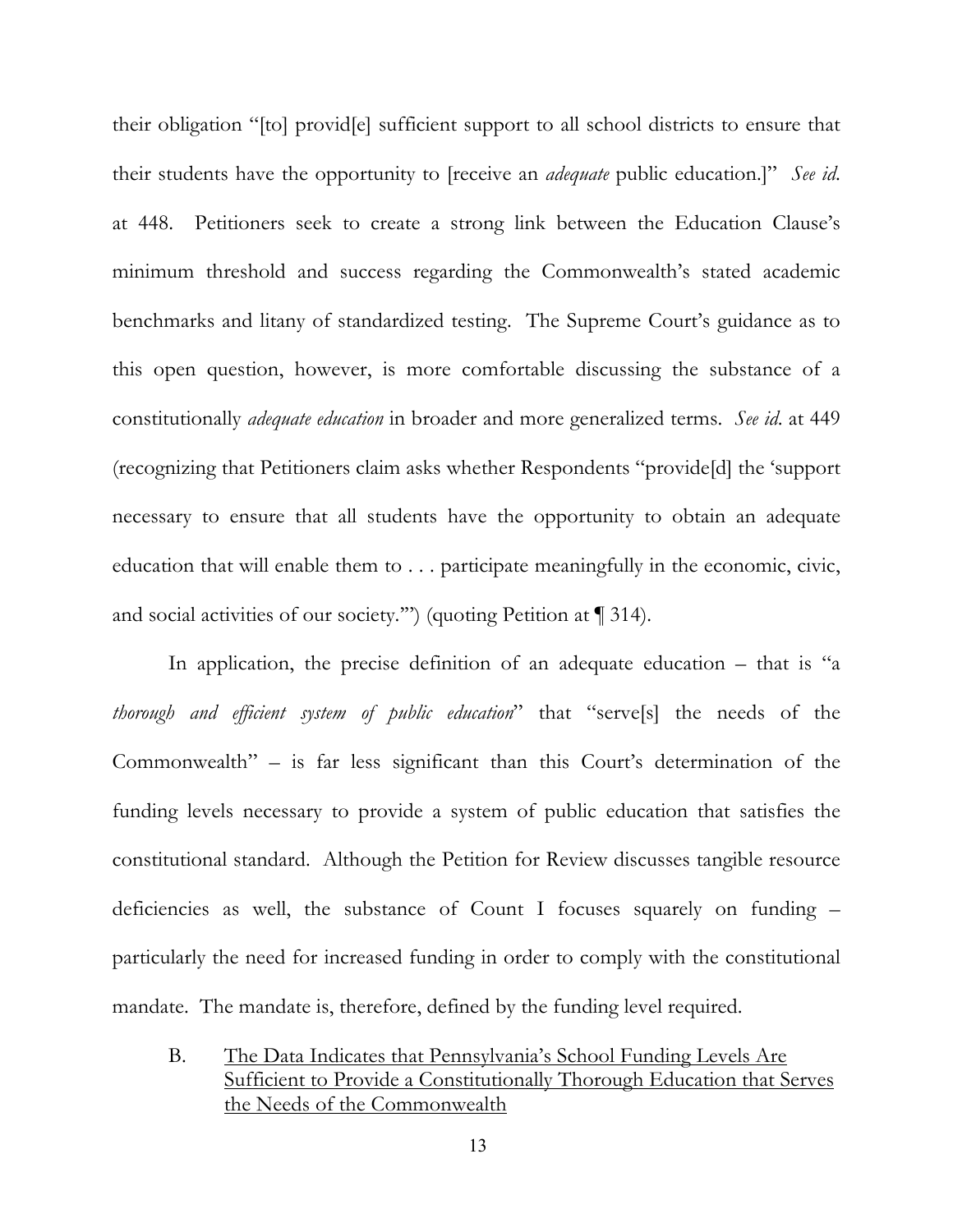Pennsylvania spends significantly more than the national average on education per student, ranking the Commonwealth within the top ten regarding education expenditures annually. *See Revenues and Expenditures for Public Elementary and Secondary Education: FY 19*, Nat. Ctr. for Ed. Statistics (NCES) 2021-302 (U.S. Dep't of Ed., June 2021). "Total revenues per pupil averaged \$15,122 on a national basis in FY 19[.]" *Id*. at 2 (citing Table 2). For FY 2018-2019, Pennsylvania spent \$19,363 per student, which is a difference of more than \$4,000 in per student expenditures. *Id*. at 9 (Table 2 indicating Pennsylvania's per pupil expenditure was \$19,363). In fact, according to the June 2021 Report by the National Center for Education Statistics (NCES), Pennsylvania is one of only fifteen (15) states and the District of Columbia that expends \$15,000 or more per pupil. *Id*. at 3 (Figure 2).

Respondents have cited similar statistics in their attempts to rebut Petitioners' allegations. The claims in this case, however, are not concerned with the broad strokes of Pennsylvania's school-financing arrangement or where the Commonwealth ranks nationally in terms of expenditures for public education. Petitioners' case focuses on the nuances lodged interstitially between the gaps in these statistical figures. They argue that Pennsylvania's school-financing arrangement has failed to provide the constitutionally required funding levels for *some* school districts. *See*  Petition at ¶¶ 304-305, 308-310. Petitioners cite "[the] wide gaps in resources between school districts — the product of a long-ingrained funding system that relies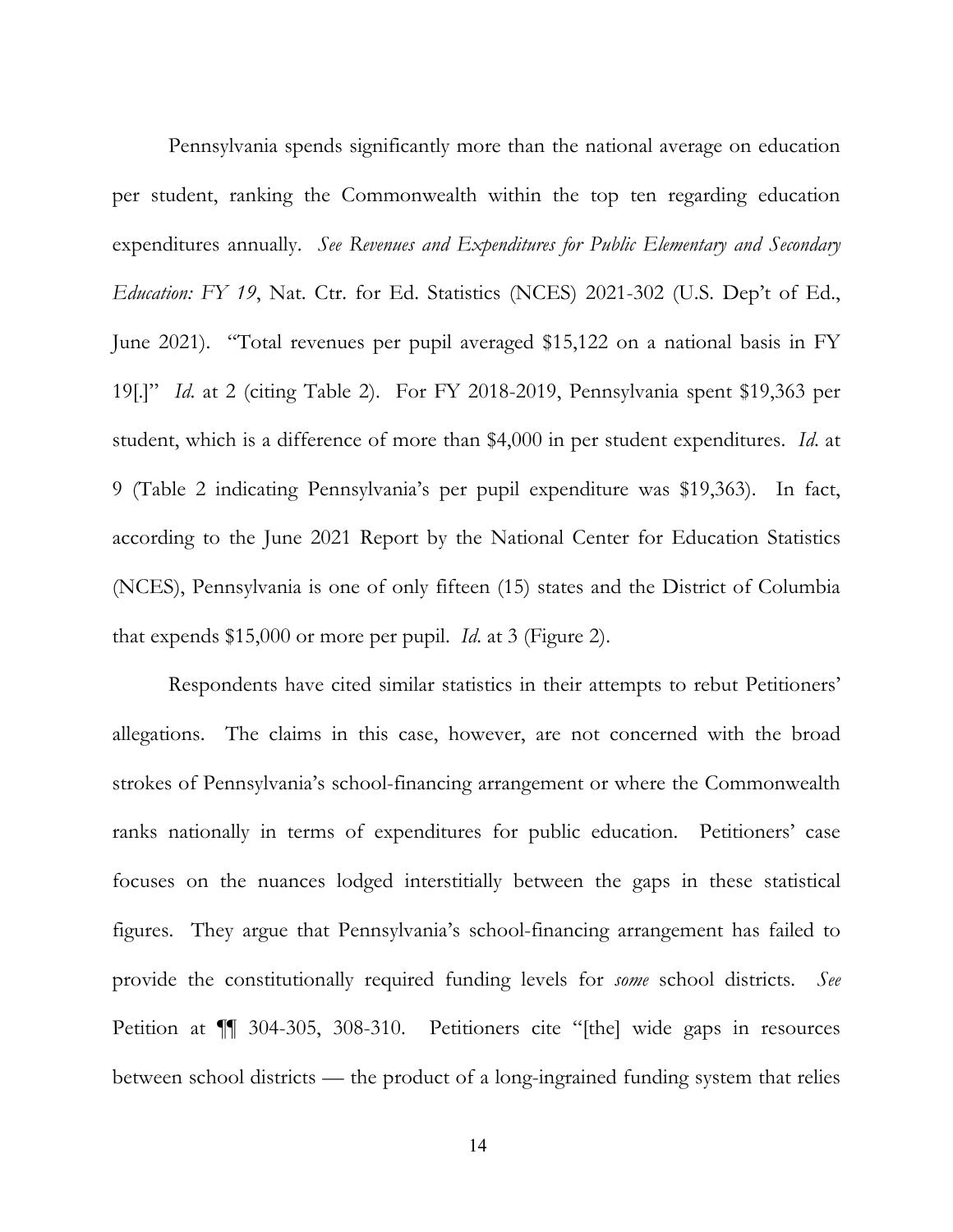more heavily on local taxes than all but six other states[.]" *See* Hanna, Maddie, et al., *A landmark case that could change school funding across Pa. is going to trial,* PHILADELPHIA INQUIRER, at 2 (November 12, 2021).

Lower Merion, for instance, has more than \$31,000 to spend per student because it can reap more in property taxes — even at lower rates compared with poorer districts like William Penn, which has \$18,000 per student.

*Id*. Likewise, Upper Darby Superintendent Dan McGarry faces a similar situation to the William Penn School District, "ha[ving] \$16,000 to spend per student — in the bottom 10% statewide — despite taxing residents at one of the highest rates in the state." *Id*. at 3.

According to Mimi McKenzie, legal director of the Public Interest Law Center, "It's a story where children who need the most often get the least[.]" *Id*. at 3. But, for purposes of Count I and considering whether Pennsylvania's system of public school funding violates the Education Clause, the question concerns the adequacy of funding to deliver a thorough and efficient education system that serves the needs of students in the Commonwealth – not equality of funding for every school district. The disparity between Lower Merion's per pupil expenditures and the per pupil expenditures of countless other school districts across the Commonwealth may very well be problematic. Allowing such a disparity to exist could demonstrate that elected officials implemented poor policy decisions. But these types of disparities do not violate the Education Clause *unless* the poorer school districts – those districts which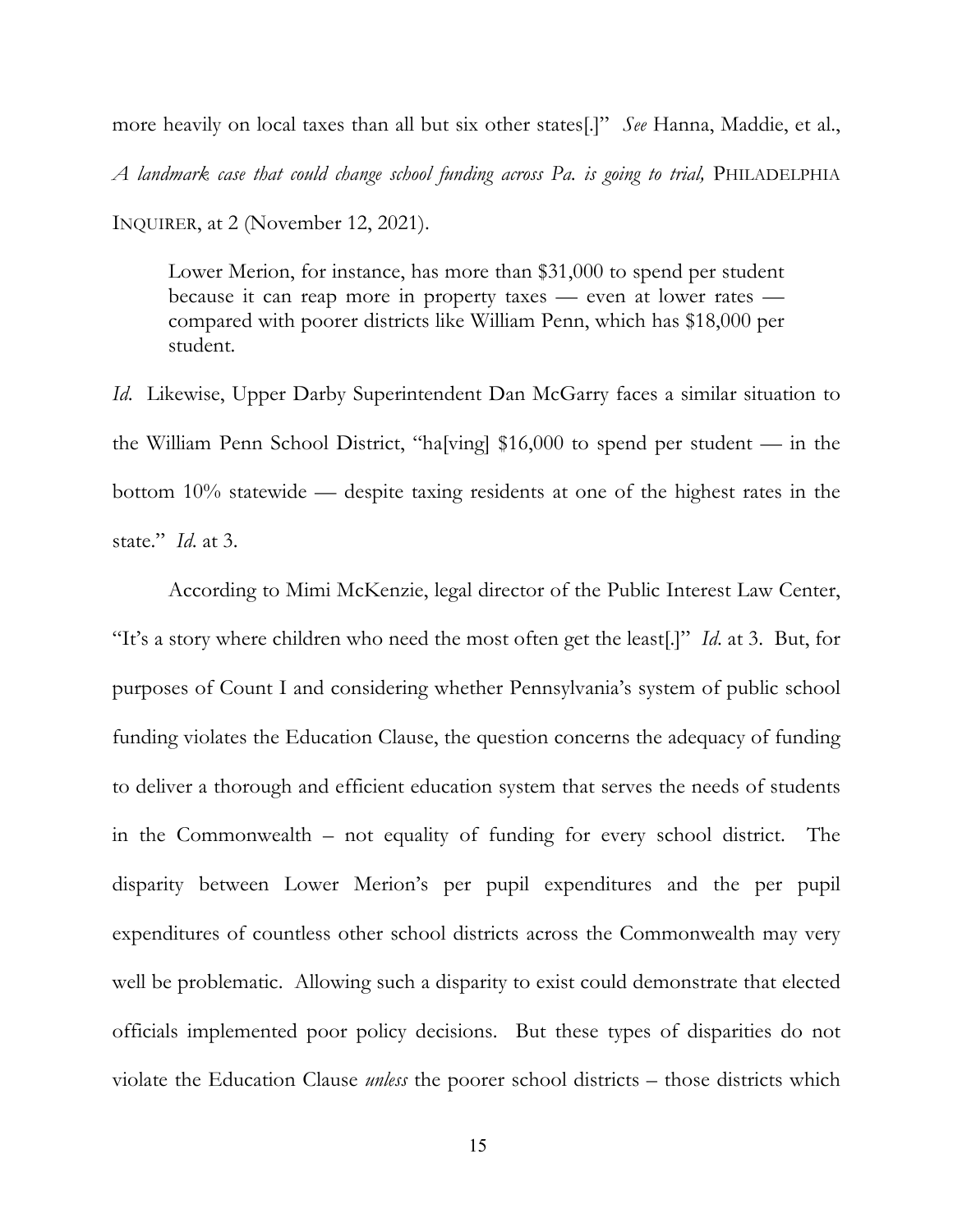do not enjoy the same resources as Lower Merion – lack the funds necessary to provide their students with a thorough and efficient education.

The Supreme Court has made clear that "financial equalization" is not the appropriate standard by which to evaluate whether Pennsylvania's school-financing arrangement violates the Education Clause. *William Penn Sch. Dist*., 170 A.3d at 449.

To impose such a standard would confound the constitutional design in numerous particulars. First, it would contradict the framers' specific consideration and rejection of a uniformity requirement. Second, it would undermine the enduring emphasis on local prerogatives that long has animated education policy in the Commonwealth and elsewhere.

*Id.* (footnote omitted). The Education Clause is not egalitarian. Therefore, for Count I, the most pertinent data is not the relative disparity in financial resources across the school districts in Pennsylvania. Disparities exist, but the metrics illustrate that the funding levels in all school districts throughout the Commonwealth – even in the poorest school districts – are sufficient to provide all students with a constitutionally adequate education.

## *a. Pennsylvania Allocates the Most State Funding to Districts with the Highest Poverty Levels*

In FY 2019, Pennsylvania generated \$18,521,251 from local revenue sources for education funding, which represents about 63% of the total education expenditures for the year. *See Revenues and Expenditures for FY 19*, at 8 (Table 1, identifying total education expenditures in Pennsylvania of \$29,235,226). Only four states derived more funding from local revenue sources than Pennsylvania: (i) Texas;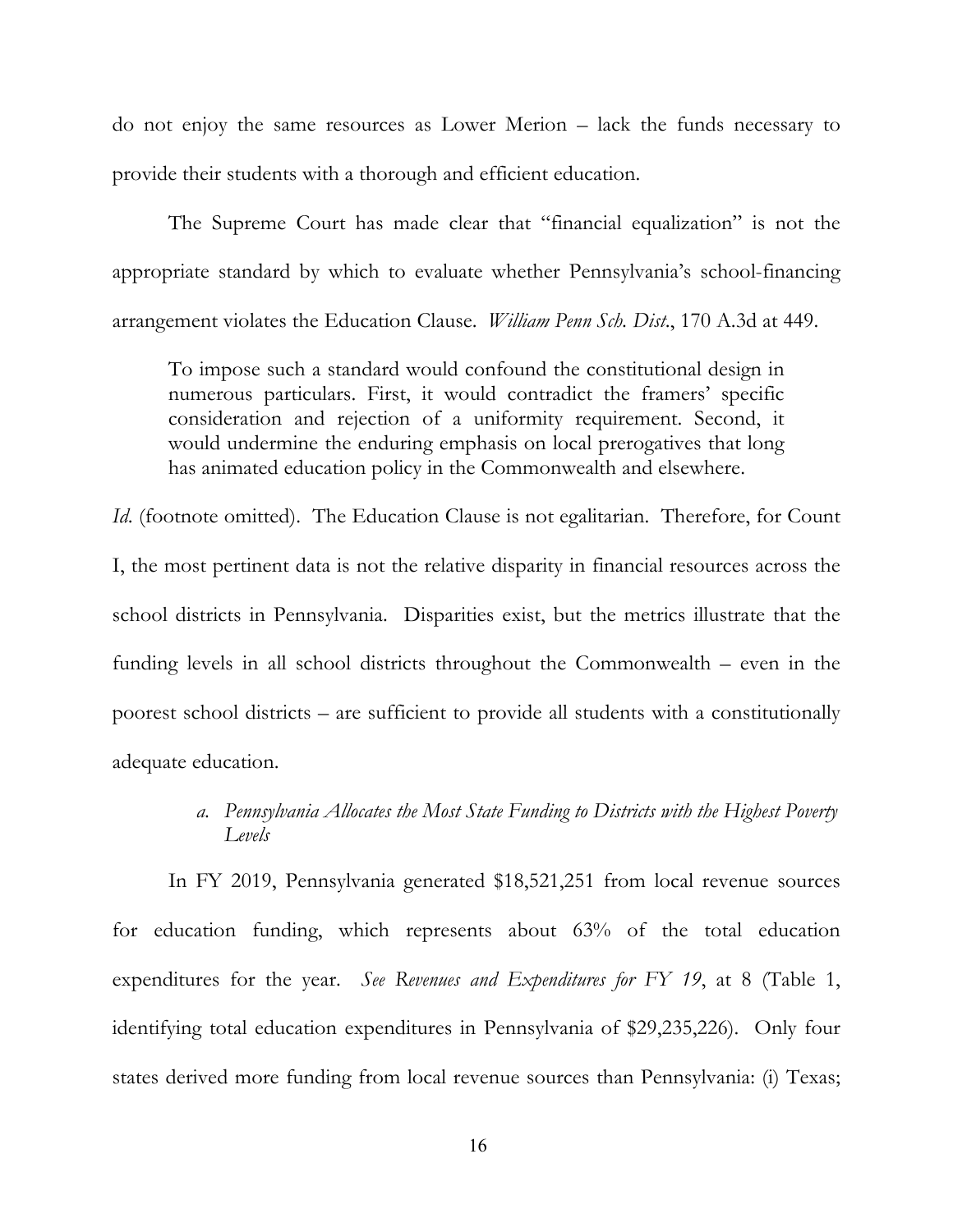(ii) New York; (iii) Illinois; and (iv) California. *Id*. Revenues from property taxes are, by far, the primary source of local funding for school districts in Pennsylvania. *See* Hanna, *supra* at 3. This structure inevitably leads to a disparity between wealthier school districts with greater resources and higher property values and those school districts with lower incomes, lower property values and minimal resources. *See William Penn Sch. Dist.*, 170 A.3d at 449 n.52 (explaining that "equalization of expenditures could be achieved only by capping what wealthier districts could spend on their schools").

Contrary to Petitioners' claims, however, Pennsylvania recognizes the disparity created by reliance on revenues from local property taxes. Addressing the incongruence, Pennsylvania diverts significant state-level funding to struggling school districts. In fact, Pennsylvania's state-level funding exceeds that of most states on a per-student basis. The Commonwealth allocates a substantial bulk of its spending to school districts with high poverty levels and low property values. *See* Table, 2017-18 Poverty Rate and 2019-20 District Revenues. Pennsylvania's school-financing arrangement takes active steps to solve deficiencies, and to direct state taxpayer resources toward higher poverty districts to address disparities in local wealth and revenue.

17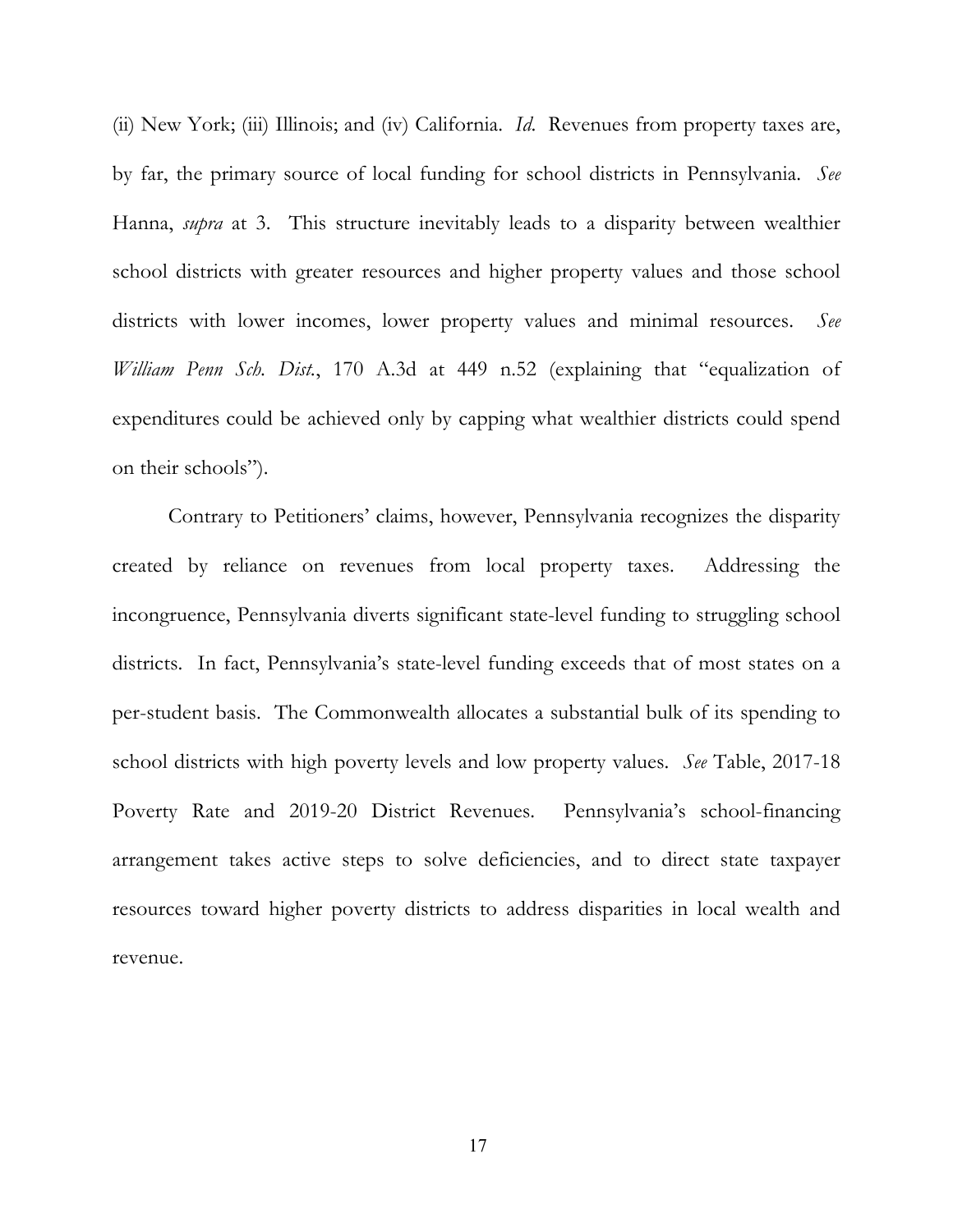| <b>Poverty Quintile</b>     | Average Poverty Level | Total Funding per<br>Student | Local Funding per<br>Student | State Funding per<br>Student | Federal Funding per<br>Student |
|-----------------------------|-----------------------|------------------------------|------------------------------|------------------------------|--------------------------------|
| Highest poverty<br>quintile | 26%                   | \$19,003                     | \$6,687                      | \$10,854                     | \$763                          |
| 2nd highest quintile        | 17%                   | \$18.937                     | \$8.249                      | \$9.471                      | \$513                          |
| 3rd highest quintile        | 14%                   | \$19,338                     | \$9,218                      | \$8,557                      | \$403                          |
| 4th highest quintile        | 10%                   | \$18,751                     | \$10,866                     | \$6,703                      | \$284                          |
| Lowest poverty<br>quintile  | 5%                    | \$20,518                     | \$14,509                     | \$5,033                      | \$192                          |

# 2017-18 Poverty Rate and 2019-20 District Revenues

Sources: 2017-18 Poverty - Kids Count Data Center, https://datacenter.kidscount.org/data/tables/2778-poverty--estimated-percent-of-relevant-population-age-5-17-under-100poverty-by-school-district-using-saipe?loc=40&loct=10#detailed/10/5475-5975,8788/false/871,870,573,869,36,868,867,133,38,35/any/10226; 2019-20 Revenues - Pa. Department of Education, Annual Financial Report, Revenue data, https://www.education.pa.gov/Teachers%20-%20Administrators/School%20Finances/Finances/AFR%20Data%20Summary/Pages/AFR-Data-Summary-Level.aspx

The table above demonstrates two critical points. First, in school districts with the highest poverty percentage, Pennsylvania provides the most state funding – \$10,854 per pupil, compared with only \$5,033 per student of state funding in school districts with 5% or less poverty. For example, Lower Merion does not require the same amount of state funding as less affluent school districts. Lower Merion can generate most of its education funding through local property taxes. Second, the total funding amounts per student – from all sources – in districts with the highest and the lowest poverty levels are quite similar. Pennsylvania protects school districts that lack the resources of Lower Merion by allocating state funding to those districts, thus ensuring all students in Pennsylvania have access to the constitutional minimum threshold.

This is the structure for which Petitioners advocate – a system that redistributes scarce resources and funding to less affluent school districts, which are unable to rely primarily upon revenues from local property taxes. The system Petitioners seek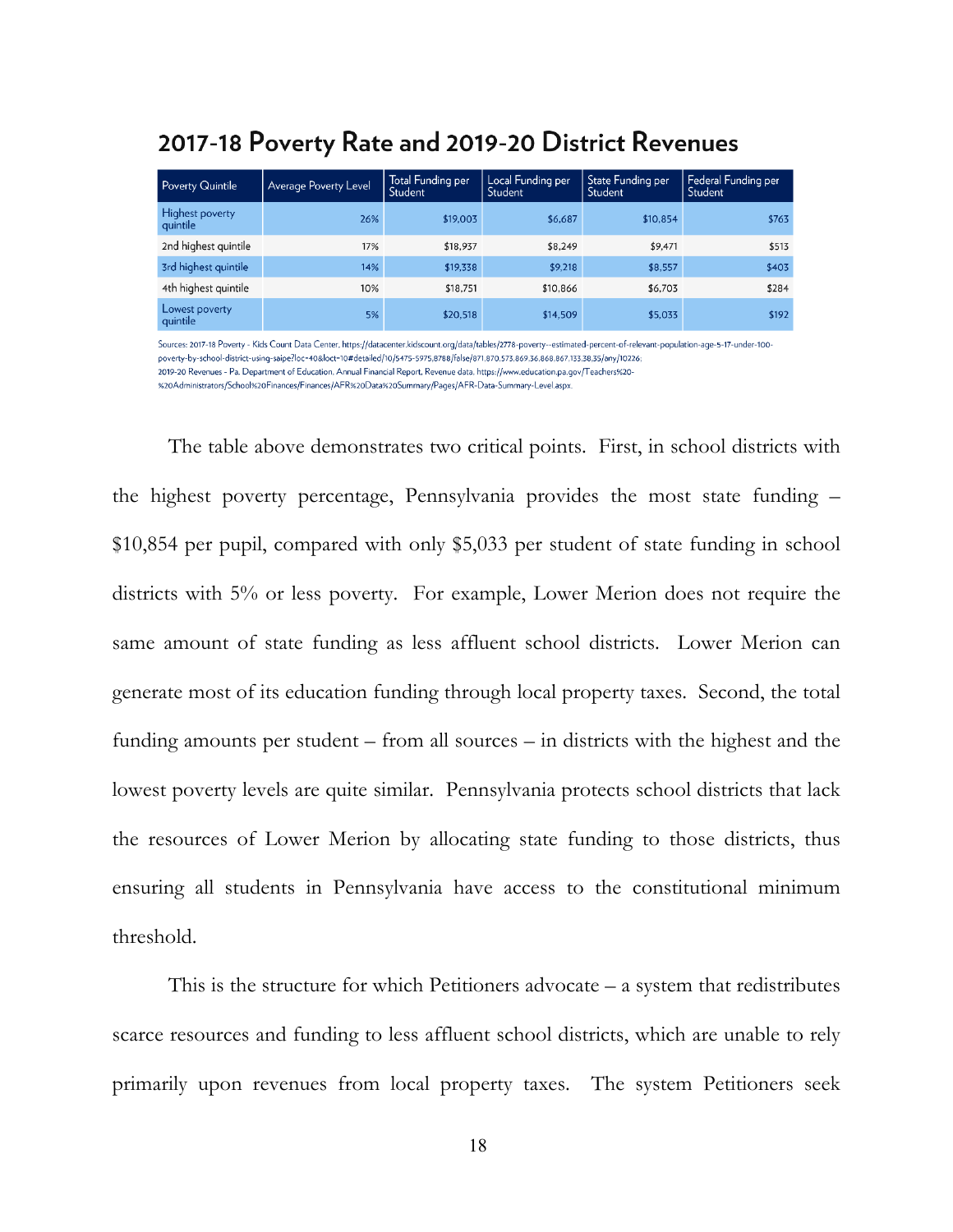already exists. The question is whether the Education Clause demands more. Petitioners maintain that Pennsylvania must redistribute greater amounts of state funding to certain school districts – districts that are struggling financially – because current-funding levels in those districts remain insufficient. *See e.g.*, Petition at ¶¶ 304, 305, 308, and 310. The available data, however, simply does not support this conclusion.

#### *b. Funding Levels in High Poverty Districts Exceed the National Average for Per Pupil Expenditures and the Average Private School Tuition in Pennsylvania*

Some proponents of increased spending argue that the statistics discussed above constitute a form of "[c]herry picking numbers to suit [an] argument[.]" *See* Churchill, Michael. *Pennsylvania's School Funding Problem Is Real*, The Public Interest Law Ctr. (Last visited Nov. 16, 2021) (URL: https://www.pubintlaw.org/cases-andprojects/pennsylvanias-school-funding-problem-is-real/). According to this criticism, it is misleading to cite \$19,363 as the average per pupil expenditure across all school districts in Pennsylvania. *Id*. Because of wealthy districts like Lower Merion – these critics argue – the average per pupil expenditure in Pennsylvania masks the gaping disparities that afflict schools in high poverty areas. *Id*. In other words, the average per pupil expenditure in Pennsylvania is artificially high because a small minority of school districts spends unusually high amounts.

The few districts with high local levels of wealth are well funded and spend lots of money, [. . .] But because Pennsylvania appropriates so little in state funds, the vast majority of districts without a mall in their tax base or wealthy taxpayers do not have the resources to have small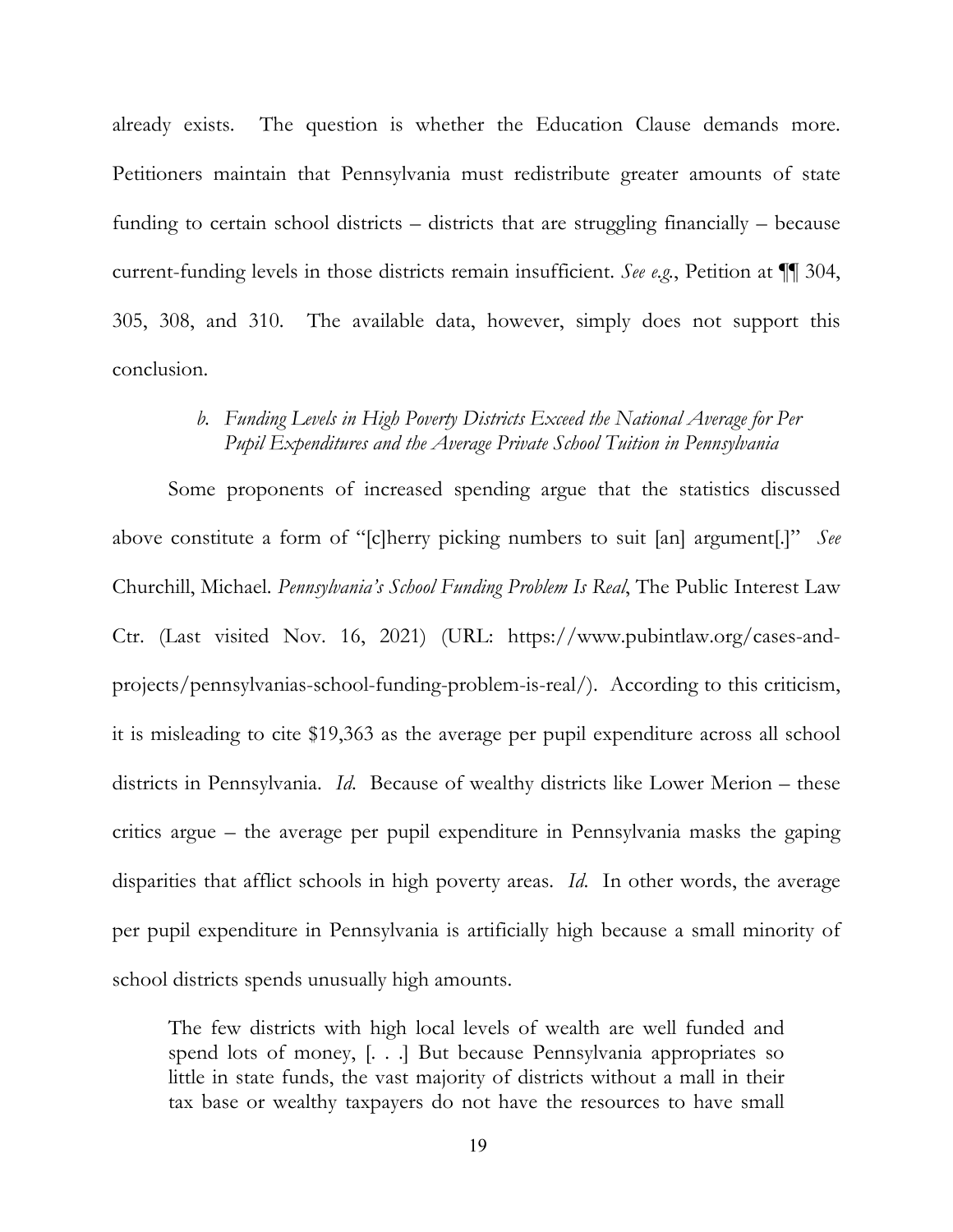class sizes, up to date text books, up to date technology or even adequate buildings, much less sufficient tutors, nurses, counselors, music and art.

*Id.* While this criticism appears somewhat persuasive, it loses much of its fervor when the expenditures for each district are examined more closely.

For the overwhelming majority of school districts in Pennsylvania, the per pupil expenditures meet or exceed the national average of about \$15,000 per student. *See Revenues and Expenditures for FY 19*, at 2 & 9 (Table 2, identifying national average of spending \$15,122 per pupil); *AFR Expenditure Data for: School Districts, Career and Technology Centers, and Charter Schools*, Spreadsheet 2019-2020, Pennsylvania Dep't of Ed. (last visited Nov. 16, 2021).<sup>2</sup> The *median* per pupil expenditure across all 500 school districts in Pennsylvania, during the 2019-2020 school year, is \$18,388.45. *See AFR Expenditure Data for 2019-2020* (arranging spreadsheet data for per pupil expenditures of all school districts in ascending order and ascertaining median value). Where a data set is arranged according to individual values, the median value is defined as "[the] specific type of value or quantity at the ascending or descending order's halfway point." *Black's Law Dictionary*, (8th ed. 2004). Therefore, at minimum, half of all school districts in Pennsylvania spent \$18,388.45 *or more* per student during the 2019-2020 school year. Of the two hundred and fifty (250) school districts in Pennsylvania that spent \$18,388.45 *or less*, no single district spent below approximately

 $\overline{a}$ 

<sup>2</sup> URL: https://www.education.pa.gov/Teachers%20-

<sup>%20</sup>Administrators/School%20Finances/Finances/AFR%20Data%20Summary/Pages/AFR-Data-Summary-Level.aspx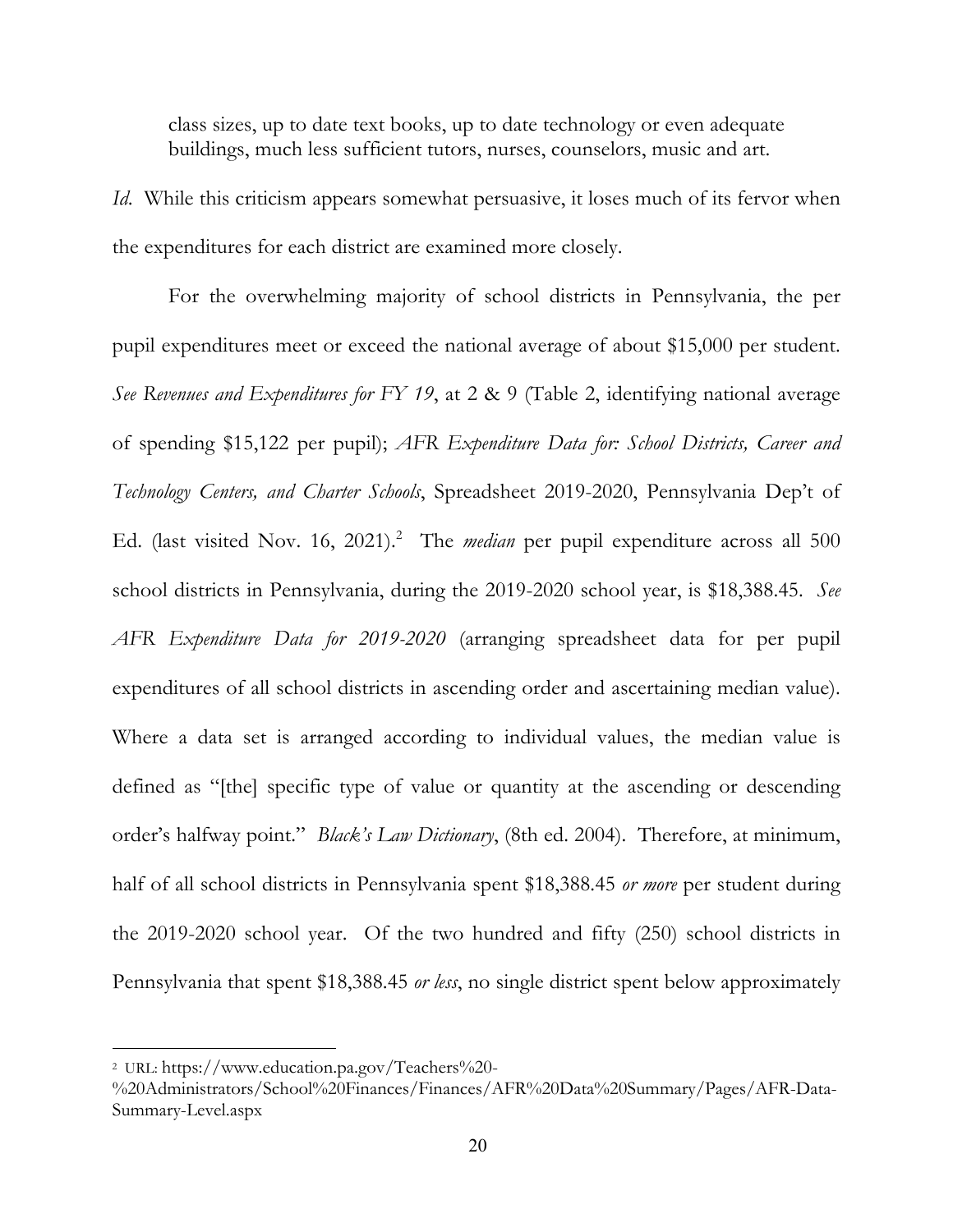\$13,000 per pupil. *See AFR Expenditure Data for 2019-2020* (identifying Norwin School District as the district with lowest per pupil expenditure, spending \$12,902.11 per pupil).

Moreover, only thirty (30) of Pennsylvania's 500 school districts spent less than \$15,000 per pupil – with all but seven (7) school districts spending at least \$14,000 per pupil. *Id*. The current school-financing arrangement creates some disparity in spending and resources amongst the various school districts throughout the Commonwealth. Yet about four hundred and seventy (470) school districts in Pennsylvania recorded per student expenditures at or above the national average of approximately \$15,000 per student. Even the funding levels of school districts that spent less than the national average were within \$2,000 or less of the \$15,000 benchmark. Each of the six school districts that have petitioned this Court reported per pupil spending figures exceeding the national average for the 2019-2020 school year:

| <b>School District</b> | Per Pupil Expenditure for 2019-2020<br><b>School Year</b> |
|------------------------|-----------------------------------------------------------|
| Wilkes-Barre Area SD   | \$15,463.87                                               |
| Greater Johnstown SD   | \$16,345.68                                               |
| William Penn SD        | \$17,921.00                                               |
| Panther Valley SD      | \$18,645.44                                               |
| Lancaster SD           | \$22,322.70                                               |
| Shenandoah Valley SD   | \$26,018.43                                               |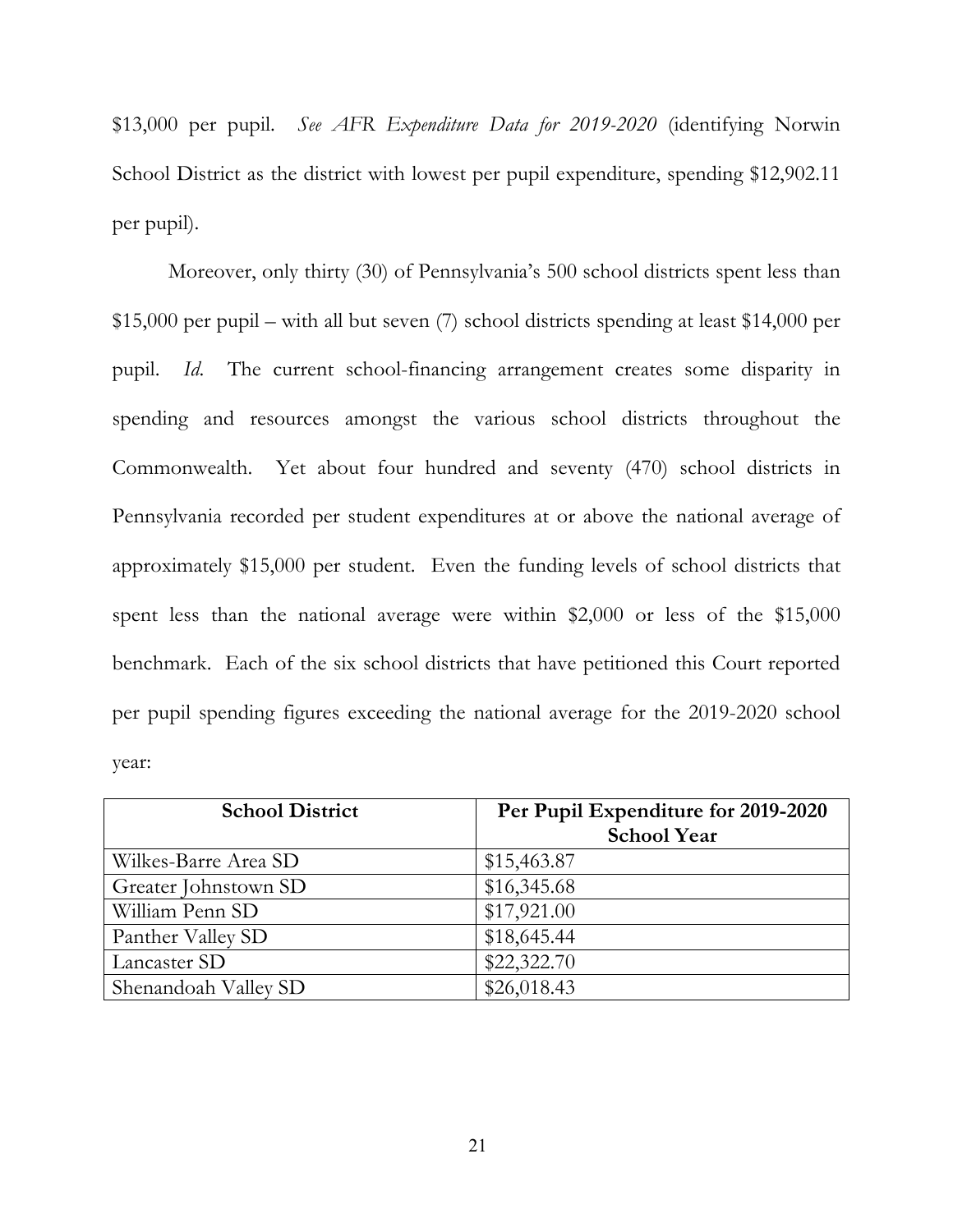*See AFR Expenditure Data for 2019-2020* (delineating per pupil expenditures by school district). These six school districts spent between \$341.87 and *\$10,896.43 above* the \$15,122 national average. *Id*. Despite this reality, these school districts claim to suffer from underfunding caused by Pennsylvania's school-financing arrangement. The data simply does not support the contention that a constitutional deficiency in funding afflicts Pennsylvania's public schools.

The per pupil expenditures for the school districts that filed this action mirror the per pupil expenditures for many of the wealthier school districts with high property values identified and contrasted in the Petition for Review. For example, Tredyffrin-Eastown School District spends \$20,224.47 per pupil, similar to the expenditures of Panther Valley and Lancaster School Districts and far less than Shenandoah Valley School District. *See AFR Expenditure Data for 2019-2020*. According to U.S. News and World Report, of the 711 public high schools in Pennsylvania, Conestoga High School (located in Tredyffrin-Eastown) ranks fifth with math and reading proficiency at 93%. *See Best Pennsylvania High Schools 2021 Ranking*, U.S. News & World Report (last visited Nov. 17, 2021) (URL: https://www.usnews.com/education/best-high-schools/pennsylvania/rankings).

The Downingtown STEM Academy ranks second in the entire state (and thirty-fourth nationally) with 100% proficiency in both math and reading. *Id*. In fact, Downingtown's two other high schools also rank within the top 10% of Pennsylvania's 711 public high schools, with reading and math proficiency at or near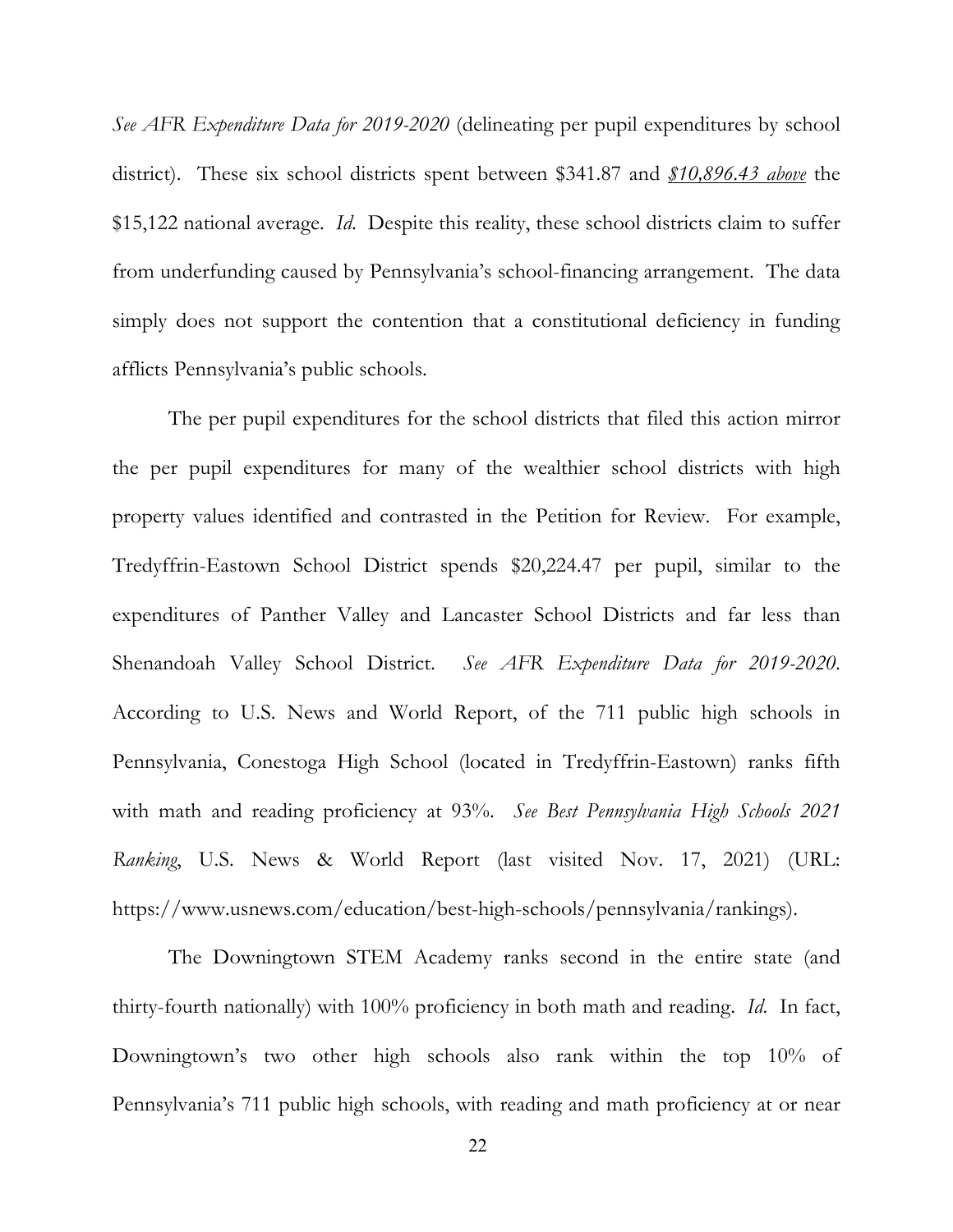90%. *Id*. Yet Downingtown Area School District reported spending only \$16,647.58 per pupil for the 2019-2020 school year, which is *less spending per student than the* 

*William Penn School District at \$17,921.00*. *See AFR Expenditure Data for 2019- 2020*. Perhaps the most stark illustration is the Norwin School District, which spends only \$12,902.11 per pupil – the *least* of any school district in Pennsylvania. *Id*. Norwin Senior High School, however, ranks in the top 20% of Pennsylvania's 711 public high schools, with 75% proficiency in math and 86% proficiency in reading. *See Best Pennsylvania High Schools 2021 Ranking* (ranking Norwin Senior High School #143 of 711). Five hundred and sixty-eight (568) public high schools rank below Norwin in terms of academic success. *Id*. By contrast, Penn Wood High School in the William Penn School District ranks 392 with math and reading proficiency below 50% despite per student funding of \$5,000 more than Norwin. *Id*.

The data reveals that the deficiency confronting Petitioners is not a deficiency in available funding, but rather a deficiency in performance outcomes. The six school districts, which filed this action, spend the same amount – or, in some instances, more – on per pupil expenditures as better-performing school districts like Downingtown, Tredyffrin-Eastown and Norwin. Many school districts across the Commonwealth have achieved and documented academic success with similar funding levels to those reported by Petitioners. This Court should, therefore, infer that factors *aside from funding* are substantially responsible for the disparity in achievement. It defies logic to conclude that Pennsylvania has somehow violated the state constitution for failing to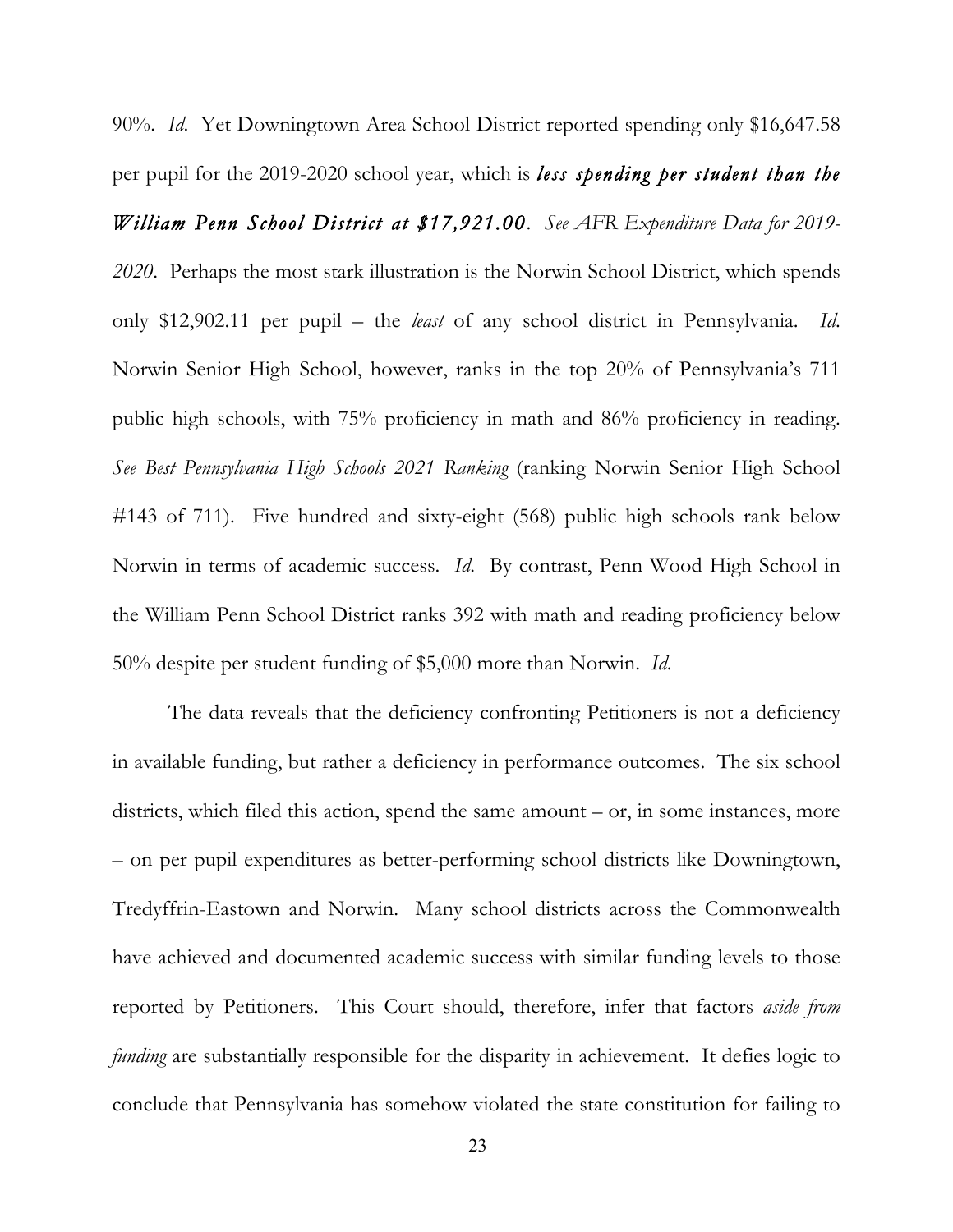provide necessary funding to certain school districts, when other school districts in the Commonwealth have succeeded academically with the same funding levels.

Yet this is precisely the relief that Petitioners seek from this Court. They ask this Court to order a spending increase designed to erase the performance gap – that is, an increase in spending sufficient to enable these failing districts to achieve the academic benchmarks delineated by the General Assembly. First, this request seeks improperly to constitutionalize the mere policy decisions of the legislature, and thus ignore the Supreme Court's guidance to the contrary. "It is reasonable to maintain that these measures [of academic success] necessarily are mutable," the Supreme Court opined, "and are ill–suited, as such, to serve as a constitutional minimum now or in the future." *William Penn Sch. Dist.*, 170 A.3d at 449.

Second, the relief disregards the nature of Count I. Count I of the Petition for Review solely concerns whether Pennsylvania's system of public school financing denies students in less affluent school districts the constitutional minimum threshold guaranteed under the Education Clause. *See William Penn Sch. Dist.*, 170 A.3d at 449- 450, 457. The metrics clearly establish that the current funding levels are sufficient to provide an *adequate education* – an education that is "thorough and efficient" and that "serve[s] the needs of the Commonwealth." With similar per pupil expenditures, many school districts in Pennsylvania – like, *inter alia*, Downingtown, Tredyffrin-Eastown and Norwin – have achieved and exceeded the academic benchmarks delineated by the General Assembly. The Education Clause guarantees that school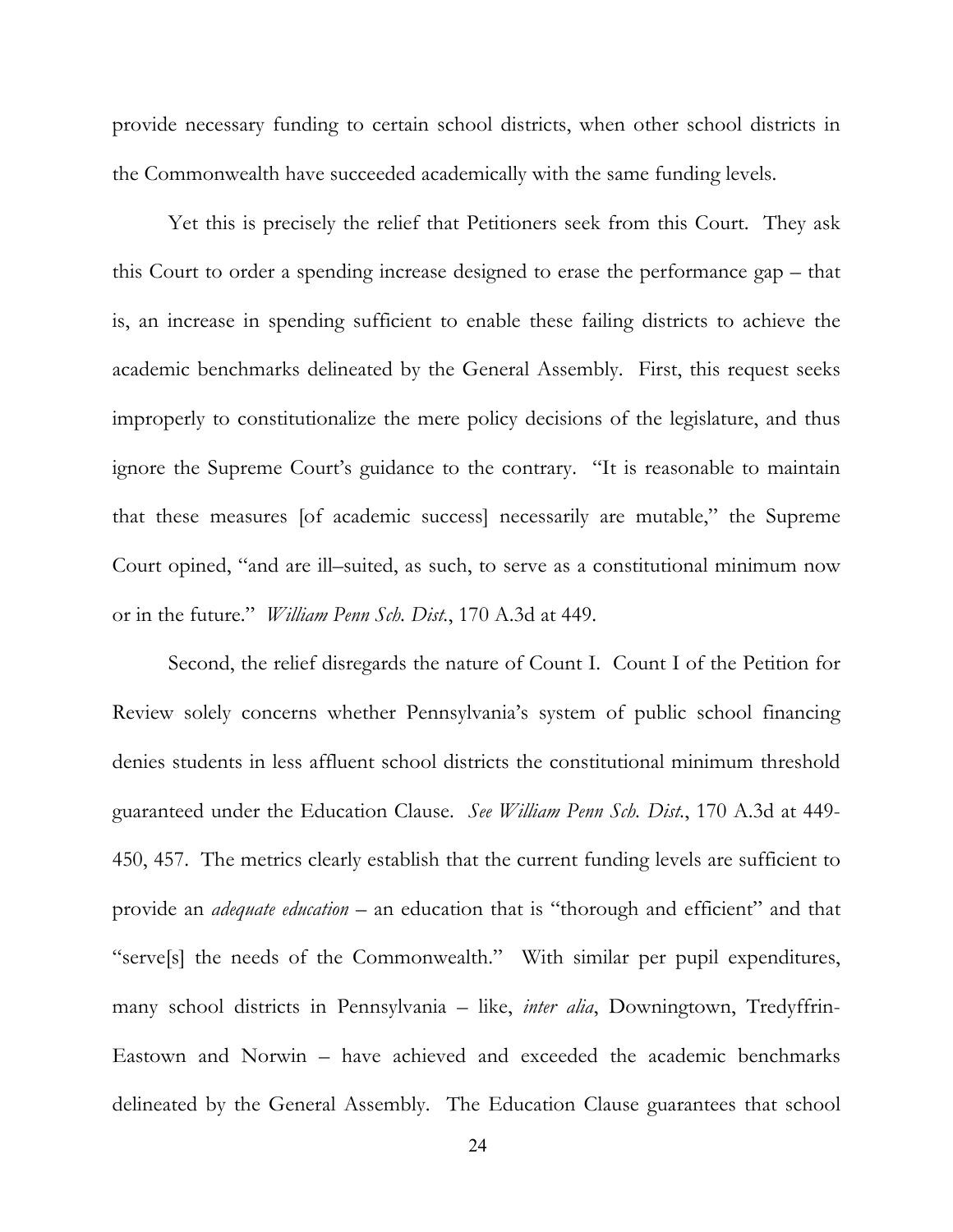districts be afforded the resources necessary to provide students with the opportunity for an *adequate education* that serves the needs of Pennsylvania's students. Petitioners suggest the Education Clause requires Pennsylvania to allocate the funding needed – according to expert opinion – to achieve specific performance outcomes. But doing so would misapprehend the notion of a constitutional minimum threshold, and transform a public policy determination into a judicial interpretation of a constitutional provision.

#### *c. All School Districts in Pennsylvania Maintain Massive Reserve Funds, which Remain Unspent and Total in the Millions of Dollars*

Petitioners claim, *inter alia*, that "Pennsylvania's public school children **are being shortchanged by \$4.6 billion**[,]" with "the poorest 20% of school districts hav[ing] \$7,866 less per student than the wealthiest 20%[.]" *See* Fernandez, Cynthia, et al., *Pa. Schools Need an Additional \$4.6 Billion to Close Education Gaps, New Analysis Finds,* SPOTLIGHT PA, at \*3-4 (October 27, 2020) (Last visited Dec. 6, 2021) (URL: https://www.spotlightpa.org/news/2020/10/pa-public-school-funding-analysisphiladelphia-reading-lancaster/) (emphasis added). They rely upon a report prepared by Matthew Gardner Kelly, an assistant professor of education at Pennsylvania State University. *Id*. at \*4. Kelly's analysis claims to delineate how much additional spending each school district in the Commonwealth should receive. *Id*. He based his

findings upon (i) current data and (ii) a 2008 formula adopted by the General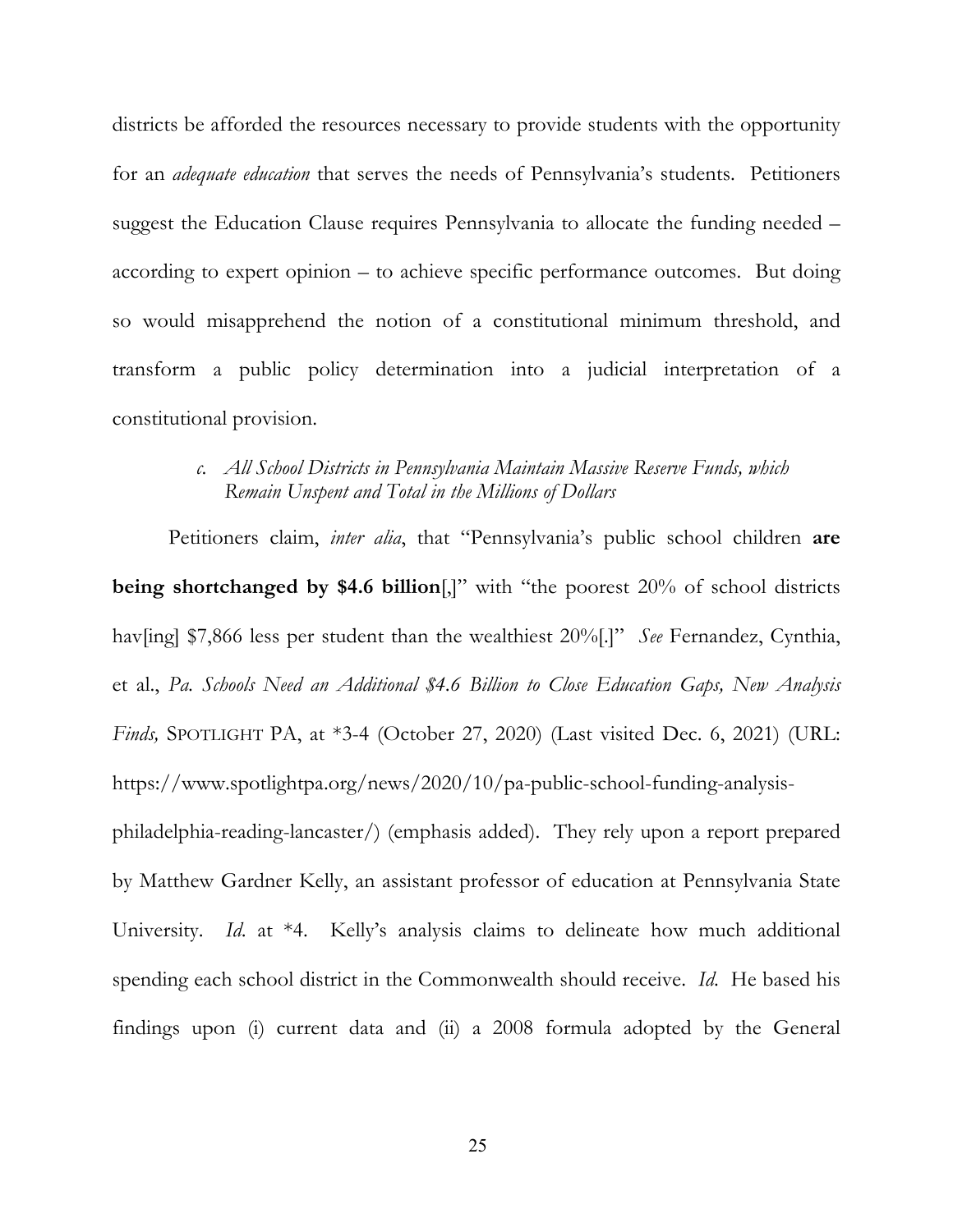Assembly "that assessed the cost of providing an education *that would allow all Pennsylvania students to meet state academic standards*." *Id*. at \*5 (emphasis added).

Petitioners do not, however, advocate using the sizable reserve funds – funds that nearly every school district in Pennsylvania maintains – to finance these *necessary* spending increases. "Despite constant complaints of inadequate resources, unfair funding, and unmet needs, districts in every region are holding/hoarding barrels of money in interest-bearing accounts." *See* Baer, John. *Billions of your tax dollars feed growing school reserve funds,* PHILADELPHIA INQUIRER, at \*2 (May 30, 2018).

Latest statewide reserves (for 2016-17), including funds for charter and vocational schools, approach \$5 billion; **for school districts alone it's \$4.53 billion.** To put these numbers in context, the total state appropriation for basic education is \$5.9 billion.

*Id.* at \*2-3 (emphasis added). For the General Fund data during the 2016-2017 school year, ninety-seven percent (97%) of Pennsylvania's 500 school district maintained reserves. *Id*. at \*3. "Annual data from the state Department of Education show reserve amounts increase every year." *Id*. at \*2.

Many school districts that appear to struggle financially often store millions of dollars in reserve funds. For example, the Philadelphia school district has \$29,583,254.00 in reserve as of the 2019-2020 school year. *See* Pa. Dept. of Ed., *Annual Financial Report (AFR) Detailed* – Miscellaneous/General Fund Balance. Finances AFR 9 Gen. Fund Balance for 2010-11 to 2019-20 ("AFR Detailed Gen.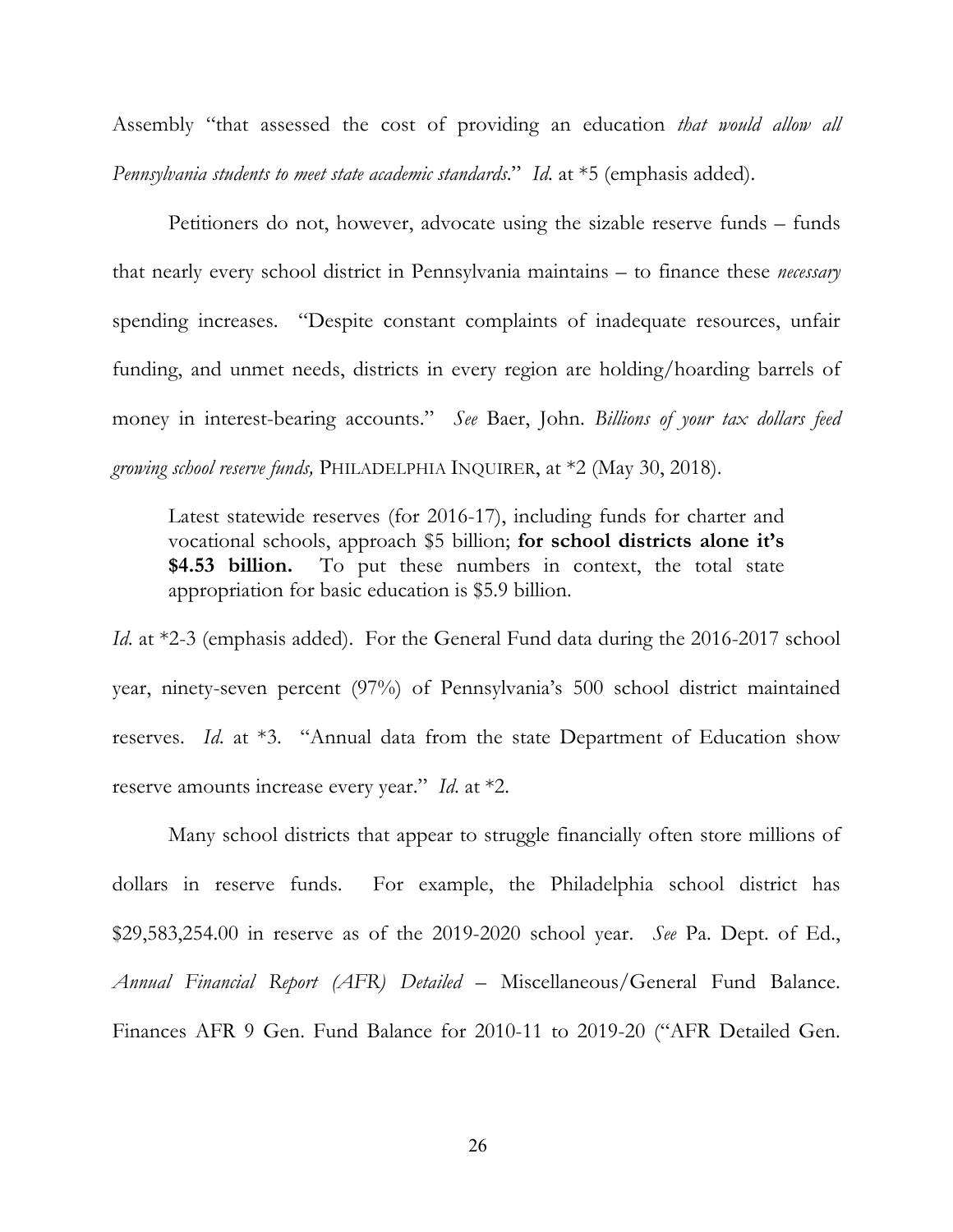Fund Balance Table").<sup>3</sup> This amount increased from about \$14 million held in reserves for the 2016-2017 school year. *Id*. Three years ago, the Scranton school district had the largest negative balance of \$30 million. *See* Baer, *supra* at \*4. Now, as of the 2019-2020 school year, Scranton maintains \$4,441,150.00 in reserve funds. *See* AFR Detailed Gen. Fund Balance Table.

According to Petitioners' analysis the Reading school district "spends about \$8,600 less per student than it should, the state's largest gap." *See* Fernandez, *supra* at \*6. Yet, as of the 2019-2020 school year, the Reading School District maintained **\$36,441,426.00** in reserve funds. This dichotomy seems incomprehensible to Pennsylvania taxpayers, whom Petitioners are asking to bridge the spending disparities in public education. On the one hand, Petitioners suggest that school districts – like Reading – are spending thousands less per student than they "should" be contributing. But the same districts with purportedly substantial deficiencies in available resources *also* maintain millions of dollars in reserve funds, which are *never* used. The two facts cannot be reconciled. With reserve funds of nearly \$37 million, *why* does Reading school district allegedly have the "state's largest gap" between (a) its actual per student expenditure and (b) the idealized per student expenditure?

Each of the school districts that filed this lawsuit stores reserve funds exceeding \$1 million. *See* AFR Detailed Gen. Fund Balance Table.

 $\overline{a}$ 

<sup>3</sup> (Last visited Nov. 16, 2021) (https://www.education.pa.gov/Teachers%20-

<sup>%20</sup>Administrators/School%20Finances/Finances/AFR%20Data%20Summary/Pages/AFR-Data-Detailed-.aspx)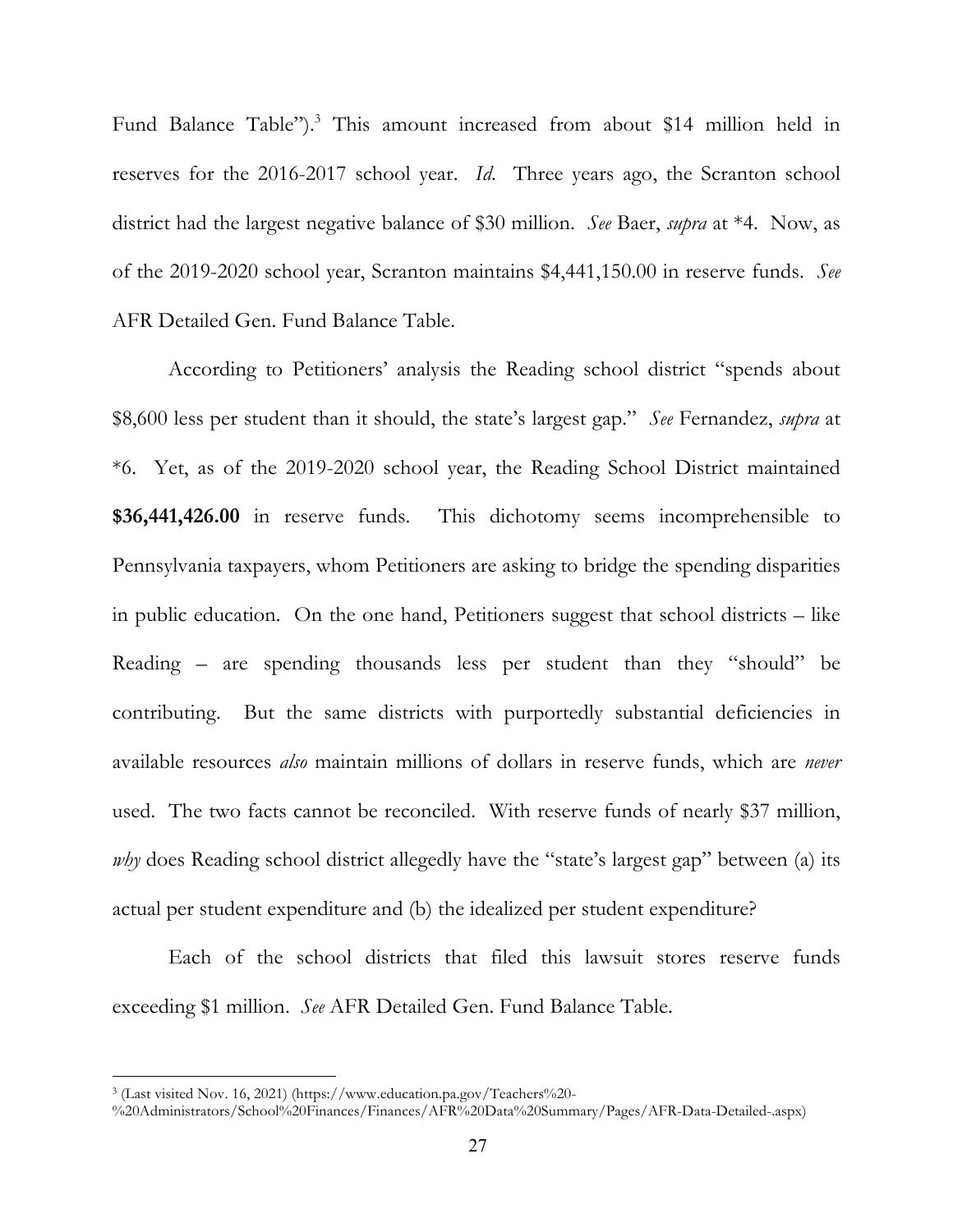| <b>School District</b> | <b>General Fund Balances as of 2019-</b> |
|------------------------|------------------------------------------|
|                        | 2020 School Year                         |
| Wilkes-Barre Area SD   | \$7,438,012.00                           |
| Greater Johnstown SD   | \$7,618,472.00                           |
| William Penn SD        | \$2,478,940.00                           |
| Panther Valley SD      | \$1,219,855.00                           |
| Lancaster SD           | \$30,588,459.00                          |
| Shenandoah Valley SD   | \$5,218,054.00                           |

Certainly, many school districts across the Commonwealth stockpile far greater amounts in reserve than the districts listed above. Lower Merion stored reserves of \$42,912,440.00 during the 2019-2020 school year. *Id*. Pittsburgh school district has amassed \$144,636,996.00 in reserve funds. *Id*.

One point remains. Pennsylvania's **\$4.84 billion** in school district reserve funds as of 2019-20 statewide is noticeably absent from the conversation that Petitioners wish to have about funding deficiencies and inequities.<sup>4</sup> See Pa. Dept. of Ed., Detailed Annual Financial Reports (Last visited Jan. 12, 2022) (URL: https://www.education.pa.gov).<sup>5</sup> The total amount held in reserve by Pennsylvania's 500 school districts is nearly the amount needed in increased spending, according to Petitioners' argument. Former state Auditor General Eugene DePasquale explained, "When the amount of reserves gets over 20 percent of a district's total spending, I get a little anxious." Baer, *supra* at \*5 (quoting DePasquale). DePasquale opined that, at

 $\overline{a}$ 

<sup>4</sup> The \$4.84 billion in reserve funds for 2019-20 *only* includes school districts, the amount of reserve funds grows to \$5.54 billion when charter schools are included.

 $<sup>5</sup>$  (URL: https://www.education.pa.gov/Teachers%20-</sup>

<sup>%20</sup>Administrators/School%20Finances/Finances/AFR%20Data%20Summary/Pages/AFR-Data-Detailed-.aspx /).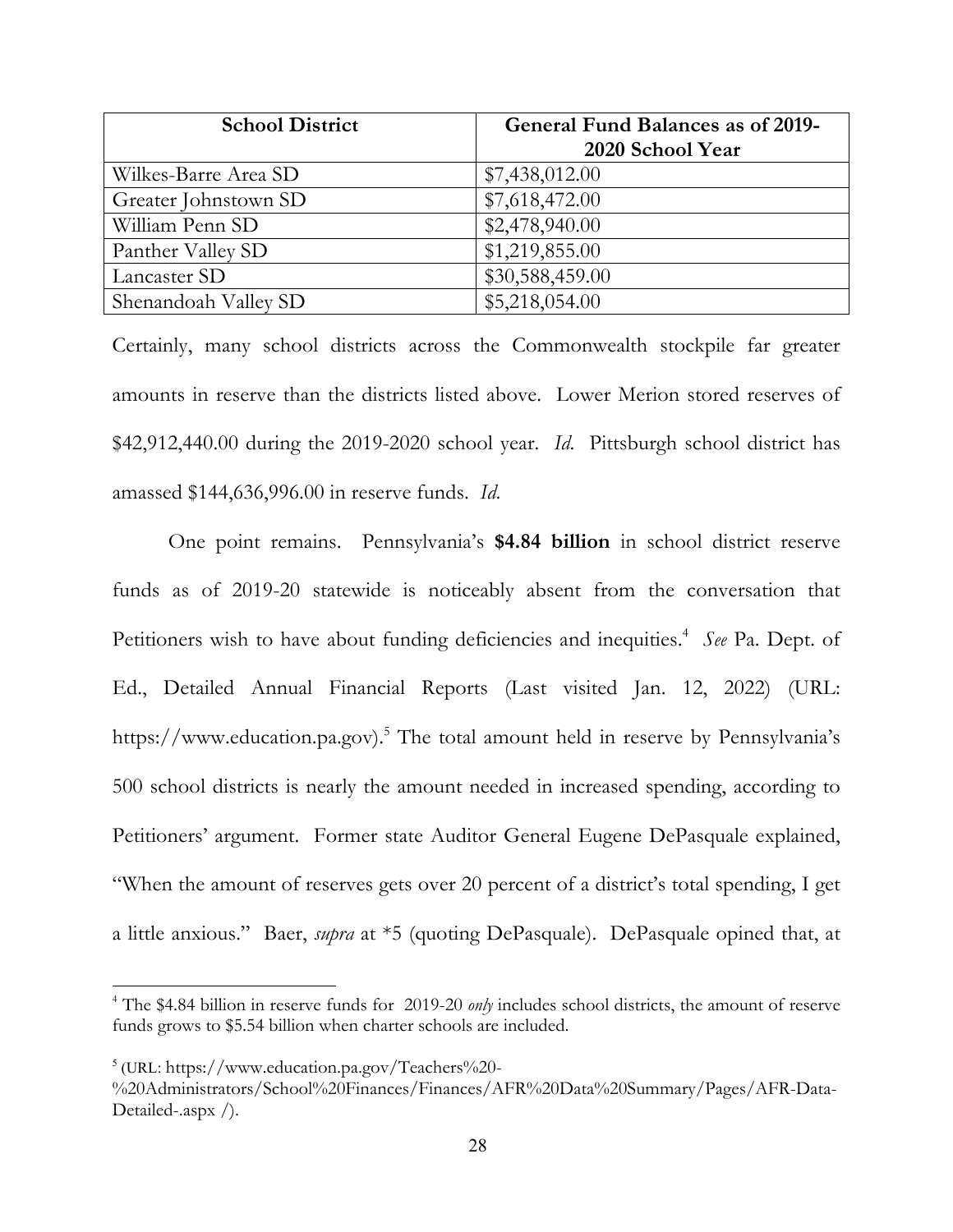these reserve margins, some districts should provide taxpayers with a refund. *Id*. "45 percent of all districts, hold reserves amounting to 20 percent or more of spending[,]" with "13 districts in that category that also sought to raise taxes." *Id.* at  $*6$ . Budget Secretary Randy Albright has acknowledged that reserve funds may be excessive, "sa[ying], 'We could and should begin to talk about fund balances.'" *Id*. at \*7 (quoting Albright).

## C. Petitioners' Equal Protection Challenge Is Legally Flawed and Internally Inconsistent.

The Pennsylvania Supreme Court determined that Petitioners' Equal Protection claim at Count II was distinct from their first cause of action under the Education Clause. *William Penn Sch. Dist.*, 170 A.3d at 459. The Court explained that the alleged Equal Protection violation derives from "the Commonwealth's failure 'to finance the Commonwealth's public education system *in a manner that does not irrationally discriminate against a class of children*[.]'" *Id*. (quoting Petition at ¶ 1 (emphasis added by Supreme Court)). "[I]t is clear that **it is the manner of distribution, not the quantum of financial resources distributed**, that drives this claim[,]" Justice Wecht wrote for a majority of the Court. *Id*. (emphasis added). In fact, Justice Wecht "[did] not impute to Petitioners the desire for funding equality[,]" recognizing the limitations in fashioning such relief. *Id*. at 449-450 & n.52. "Petitioners' equal protection claims focus upon 'the *method* by which education funds are raised and distributed—not the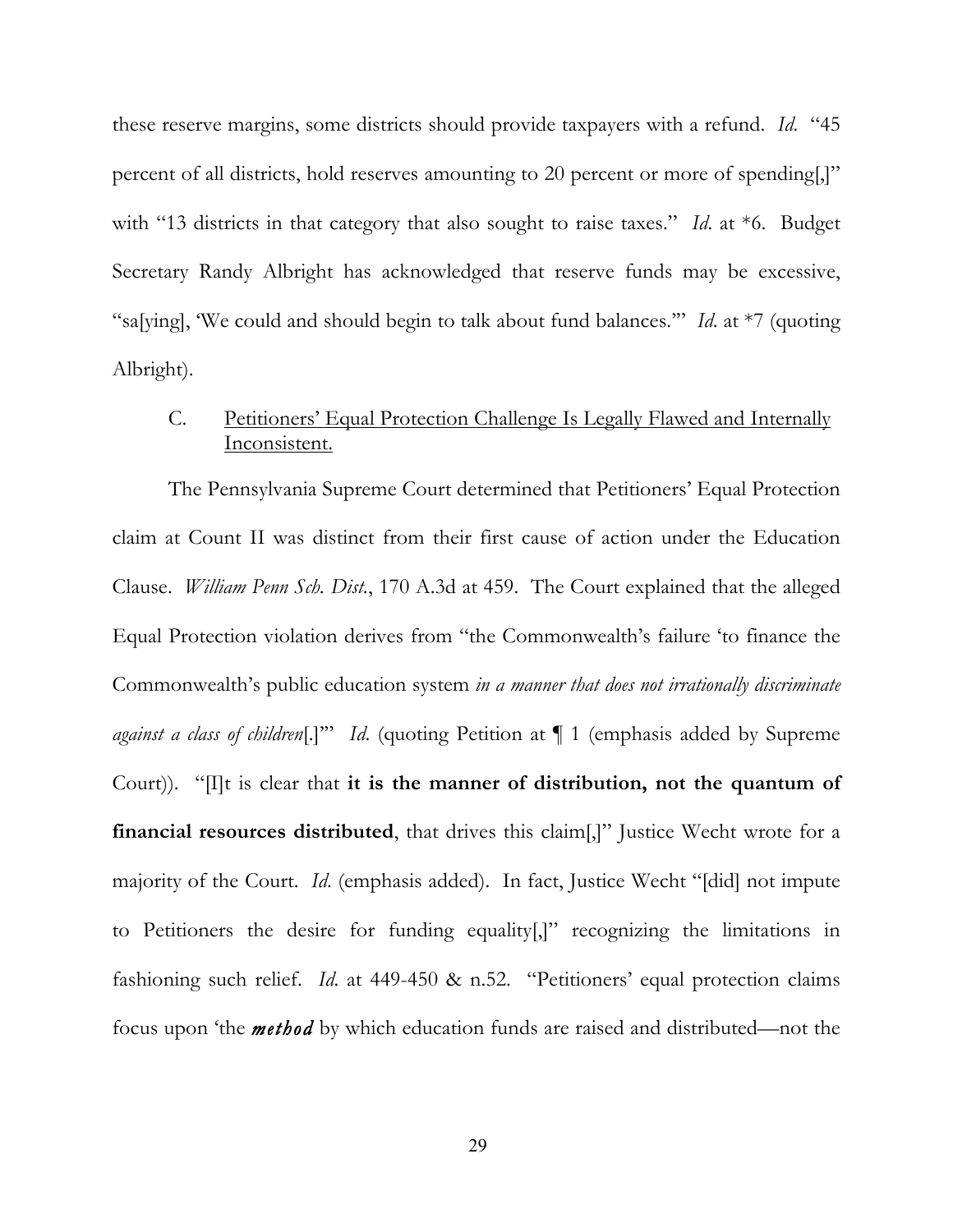*overall* amount of funding." *Id*. at 459 (quoting Petitioners' Brief (emphasis in original)).

The Equal Protection claim is vulnerable on two separate fronts. First, the targeted laws are facially neutral, and no evidence demonstrates that the Commonwealth purposefully distributed scarce educational resources based upon certain classifications. Second, even assuming a heightened level of scrutiny, the relief sought does not address the root cause of the alleged disparities identified in the Petition for Review. The Petitioners seem content to allow school districts to continue raising unrestricted amounts through local property taxes so long as the Commonwealth must increase state-level funding by billions of dollars.

## *a. Pennsylvania's School Funding Arrangement Does Not – on Its Face – Distribute Funding or Resources based upon Separate Classifications*

The concept of "'equal protection of the law' presupposes some other law that must be applied equally to similarly situated parties." *Id*. at 460. Here, the Equal Protection claim focuses upon *how* Pennsylvania chooses to fund public education across the Commonwealth – targeting Pennsylvania's heavy reliance upon local revenue sources and, in particular, local property taxes. This statutory scheme, according to Petitioners, violates the equal protection guarantees under Article III, Section 32 of the Pennsylvania Constitution. The claim focuses upon the alleged disparate impact of the law, assuming this disparity establishes that Pennsylvania's school funding arrangement distributes money and resources based upon – unspoken,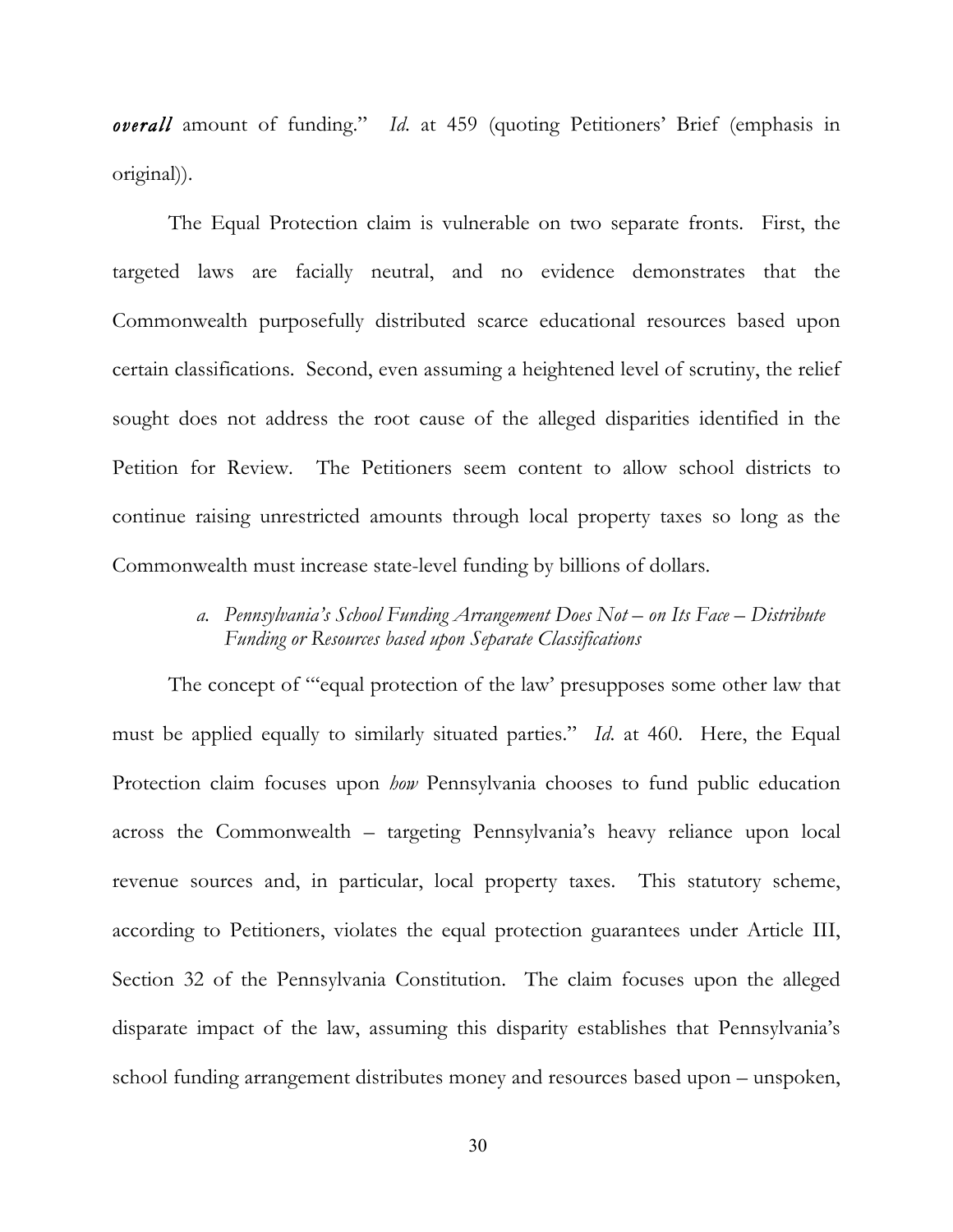yet clearly identifiable – classes of people. Equal protection jurisprudence requires evidence that the Commonwealth implemented the funding scheme "at least in part, because of, not merely in spite of, its adverse effects upon an identifiable group." *Buck v. Com., Dep't of Pub. Welfare*, 566 A.2d 1269, 1273 (Pa. Cmwlth. 1989) (citing *Pers. Adm'r of Massachusetts v. Feeney*, 442 U.S. 256, 272–73 (1979)). The challenged law here is facially neutral, and whatever disparate impact data Petitioners rely upon appears inadequate to prove purposeful discrimination.

"The equal protection of the laws, it has been said, means that the rights of all persons must rest upon the same *rule* under similar circumstances." *Barasch v. Pennsylvania Pub. Util. Comm'n*, 532 A.2d 325, 338 (Pa. 1987) (citations omitted). Here, Pennsylvania's school funding arrangement applies, on its face, the same throughout the Commonwealth. The scheme emphasizes the importance of local control, and enables individual school districts to raise revenues through local property taxes – with minimal, if any, constraints. Equal protection challenges require that classifications be drawn, and that similarly situated individuals are treated differently. *See Zauflik v. Pennsbury Sch. Dist*., 104 A.3d 1096, 1117–18 (Pa. 2014). "In assessing an equal protection challenge, a court is called upon only to measure the basic validity of the legislative classification." *Feeney*, 442 U.S. at 272.

"[E]qual protection analysis requires strict scrutiny of a legislative classification only when the classification impermissibly interferes with the exercise of a fundamental right or operates to the peculiar disadvantage of a suspect class."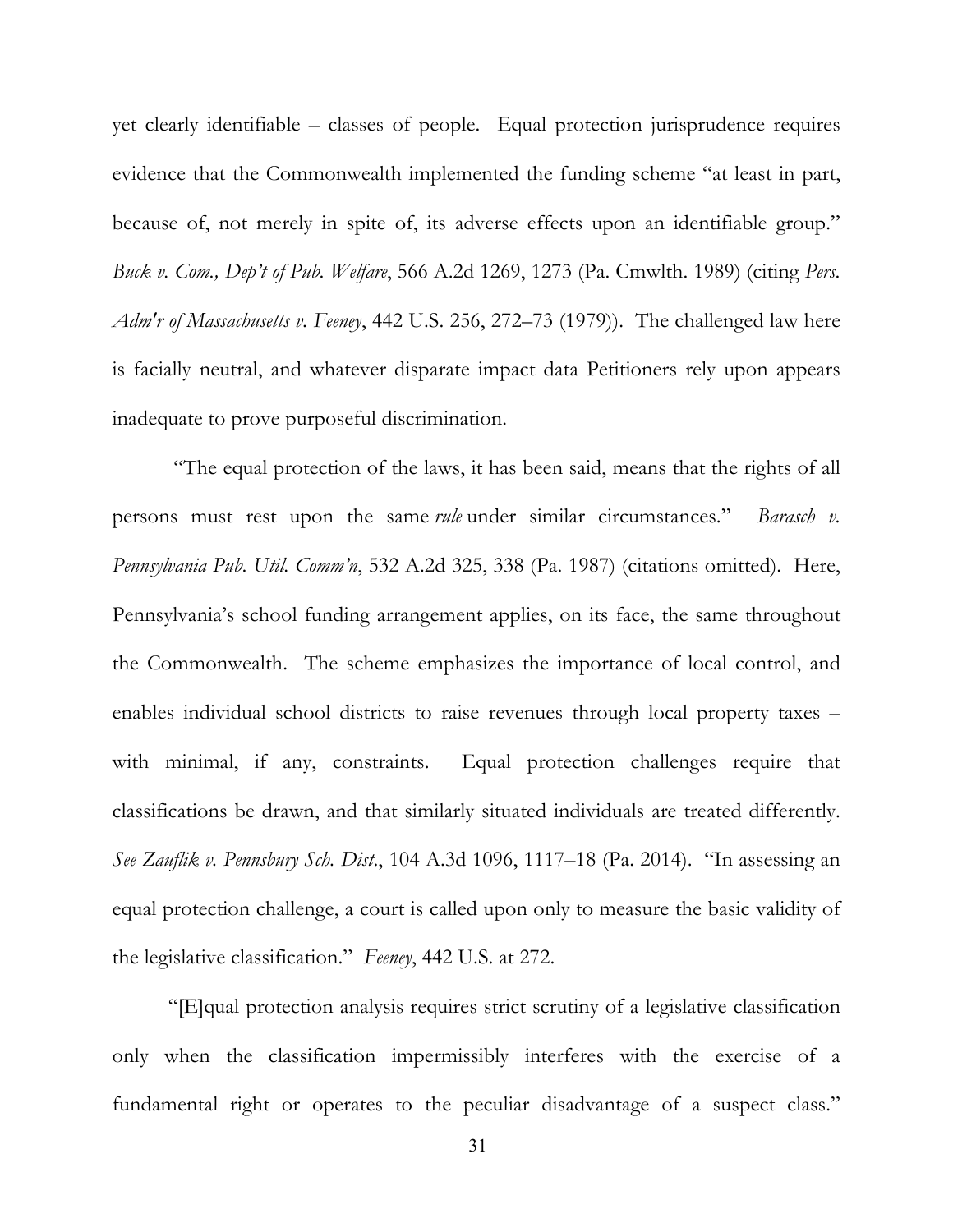*Massachusetts Bd. of Ret. v. Murgia*, 427 U.S. 307, 312 (1976) (citation omitted). Thus, even if this Court determines that the right to education is a fundamental right warranting strict scrutiny, Pennsylvania's school-funding scheme must draw some distinction between identifiable classifications for equal protection to apply.

"A statute neutral on its face may still be invalid, however, if it reflects invidious discrimination." *Klesh v. Com., Dep't of Pub. Welfare*, 423 A.2d 1348, 1351 (Pa. Cmwlth. 1980) (citing *Feeney*, 442 U.S. at 272–73). "[W]here a statute creates a disproportionate impact on a particular group, that impact must be **traceable to purposeful discrimination** in order to be constitutionally invalid." *Id*. (citing *Washington v. Davis*, 426 U.S. 229 (1976)) (emphasis added). Like the Fourteenth Amendment, the Pennsylvania Constitution "guarantees equal laws not equal results." *See Applewhite v. Com.*, 2014 WL 184988, at \*24 (Pa. Cmwlth. 2014) (quoting *Doe ex rel. Doe v. Lower Merion Sch. Dist.*, 665 F.3d 524, 544 (3d Cir. 2011) (quoting *Feeney*, 442 U.S. at 272)). "Mere inequalities in the administration of [the challenged policy] do not give rise to a constitutional infringement absent an element of intentional or purposeful discrimination on the basis of an arbitrary classification." *Buck*, 566 A.2d at 1273 (citation omitted).

"[D]iscriminatory purpose" requires a showing that "the decisionmaker adopted the challenged action at least partially because the action would benefit or burden an identifiable group." *Lower Merion Sch. Dist*., 665 F.3d at 552. "Even conscious awareness on the part of the [decisionmaker]" of the challenged law's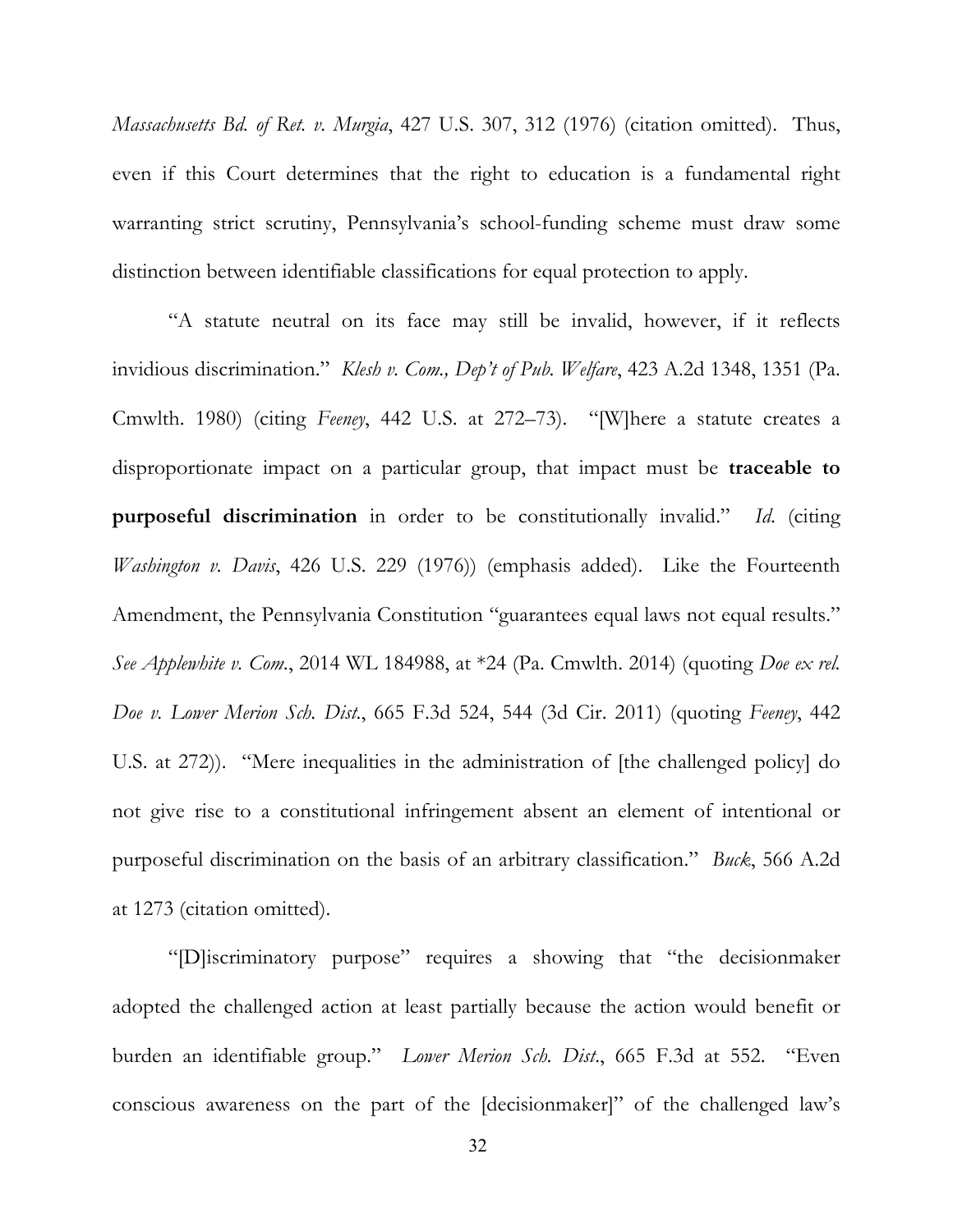disparate impact is not sufficient, "so long as that awareness played no causal role in the adoption of the policy." *Id*. (internal quotations and citations omitted).

If discriminatory impact cannot be "plausibly explained on a neutral ground, impact itself would signal that the real classification made by the law was in fact not neutral." [*Feeney*, 442 U.S.] at 275, 99 S.Ct. 2282. However, "[j]ust as there are cases in which impact alone can unmask an invidious classification, there are others, in which—notwithstanding impact—the legitimate noninvidious purposes of a law cannot be missed." *Id*.

*Id*.

### *b. Pennsylvania's School-Funding Arrangement Does Not likely Discriminate against a Class of Students, despite the Existence of Certain Obvious Disparities*

Petitioners cannot likely establish that the Commonwealth has purposefully discriminated against identifiable classes of students, thereby burdening their constitutional right to education. Under Pennsylvania's current school-funding arrangement, wealthy school districts have the ability to raise unrestricted amounts by utilizing local property taxes. The current laws afford the same opportunity to less affluent school districts. The different compositions of Pennsylvania's 500 school districts create the obvious disparities involved, not the law itself. Those officials who wrote, enacted and – now – enforce these laws are, undoubtedly, aware of the disparities in funding that inevitably ensue from the arrangement. Yet, it seems apparent "[this] awareness played no causal role in the adoption of the [schoolfunding] policy." *See Lower Merion Sch. Dist*., 665 F.3d at 552.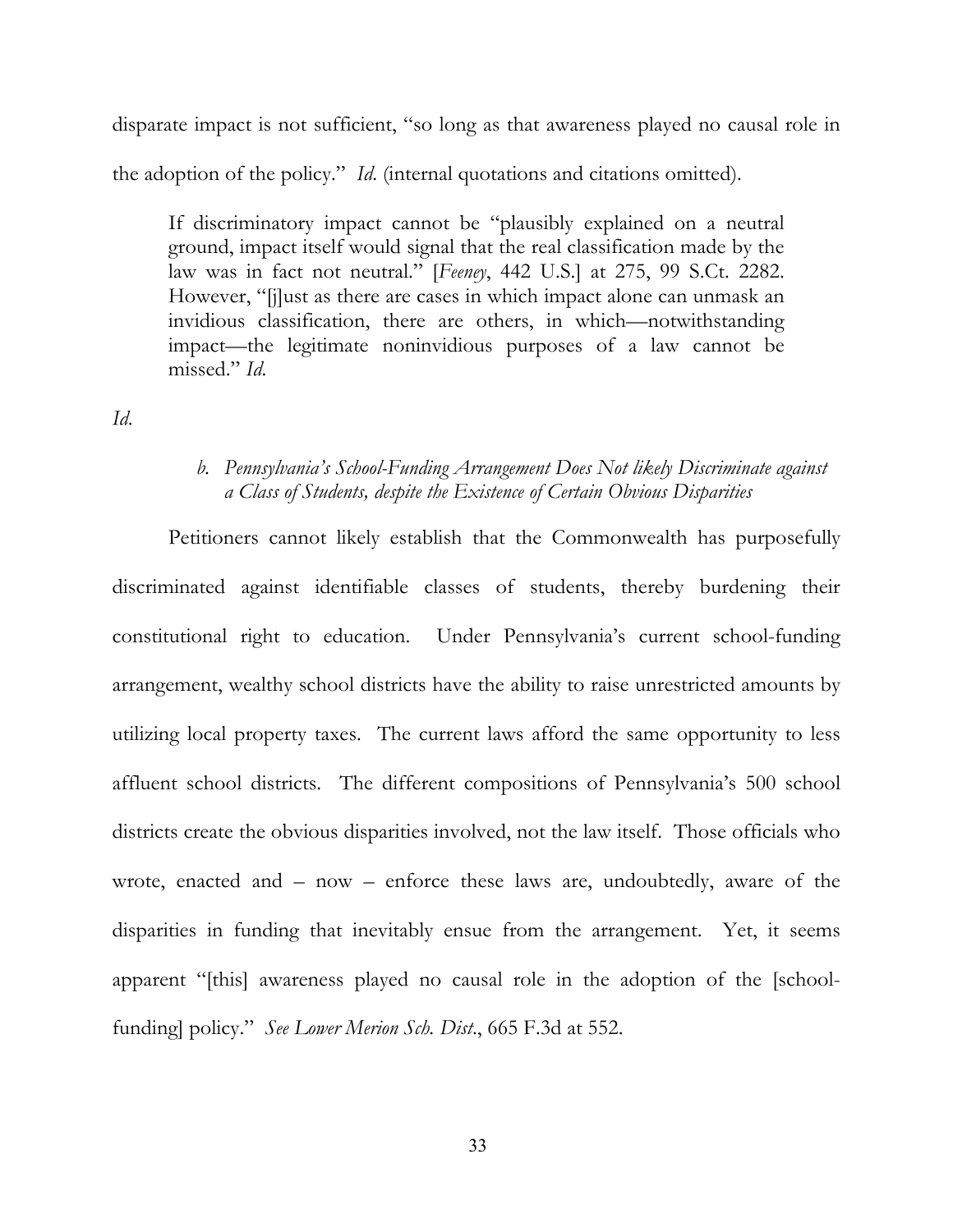Pennsylvania allocates state-level funding to school districts largely based upon financial need, thus seeking to diminish the effect of disparities in resources among school districts. While such a policy demonstrates an awareness of the financial disparity affecting less affluent school districts, it also belies any suggestion that Pennsylvania policymakers intentionally or purposefully created that disparity.

Furthermore, Petitioners confuse the precise nature of the disparate impact cited in their Petition for Review. On the one hand, the claim identifies "[the] failure 'to finance the Commonwealth's public education system *in a manner that does not irrationally discriminate against a class of children*[.]'" *William Penn Sch. Dist.*, 170 A.3d at 459 (quoting Petitioner at ¶1) (emphasis in original). This language concerns the disparities stemming from "the *method* by which education funds are raised and distributed" – that is, *how* the Commonwealth disburses educational resources, whether financial or otherwise. *Id*. Because the Supreme Court seems to indicate this equal protection claim does not use "funding equality" as the applicable standard, the disparate impact identified in the Petition for Review must instead link available resources to academic performance outputs. *See id*. at 449-450. In other words, the Petition describes a disparate impact where the lack of available resources directly causes poor academic performance.

The available data, however, does not illustrate this precise causal relationship. Certainly, a correlation exists between academic performance and available resources, but not the type of causal relationship necessary to demonstrate disparate impact. In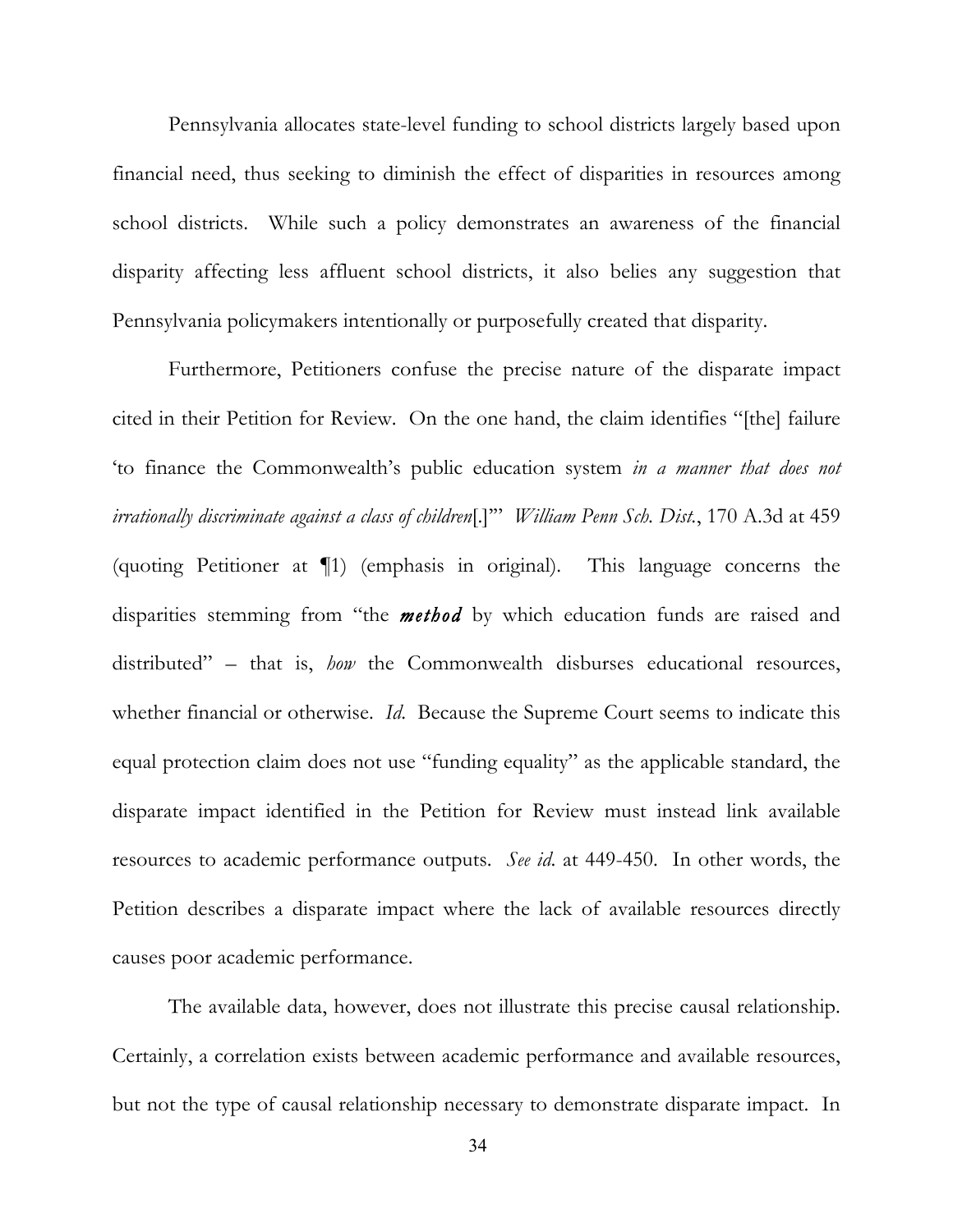short, it is unclear whether the disparate impact identified by Petitioners solely relates to the disparity in available resources, or whether it also – in some respect – concerns the disparity in academic performance. The two categories are not interchangeable.

## *c. The Relief Sought by Petitioners Does Not Remedy the Cause of the Alleged Disparity*

Assuming this Court applies a heightened level of scrutiny to Petitioners' equal protection claim, the inquiry is twofold: (i) whether the Commonwealth has proffered either a "compelling" or "important" governmental purpose to justify Pennsylvania's school-funding arrangement; and (ii) whether the current arrangement is appropriately tailored to achieving the specified purpose. *Zauflik*, 104 A.3d at 1118.

The Supreme Court – and even Petitioners – seem to agree "the enduring emphasis on local prerogatives that long has animated education policy in the Commonwealth and elsewhere" is a compelling or important governmental interest. *See William Penn Sch. Dist.*, 170 A.3d at 449. "Petitioners never dispute that individual districts should be free to utilize local funding sources to elevate their standards above the constitutional floor[,]" the Supreme Court observed. *Id*. at 450. Apparently, the only open question is whether the current funding arrangement is appropriately tailored to furthering the identified end. Petitioners assert that the arrangement is unconstitutional, but they do so without asking this Court to abolish the institution that – ostensibly – creates the disparities cited in the Petition for Review. Specifically, "Petitioners do not dispute that a constitutional school funding scheme would still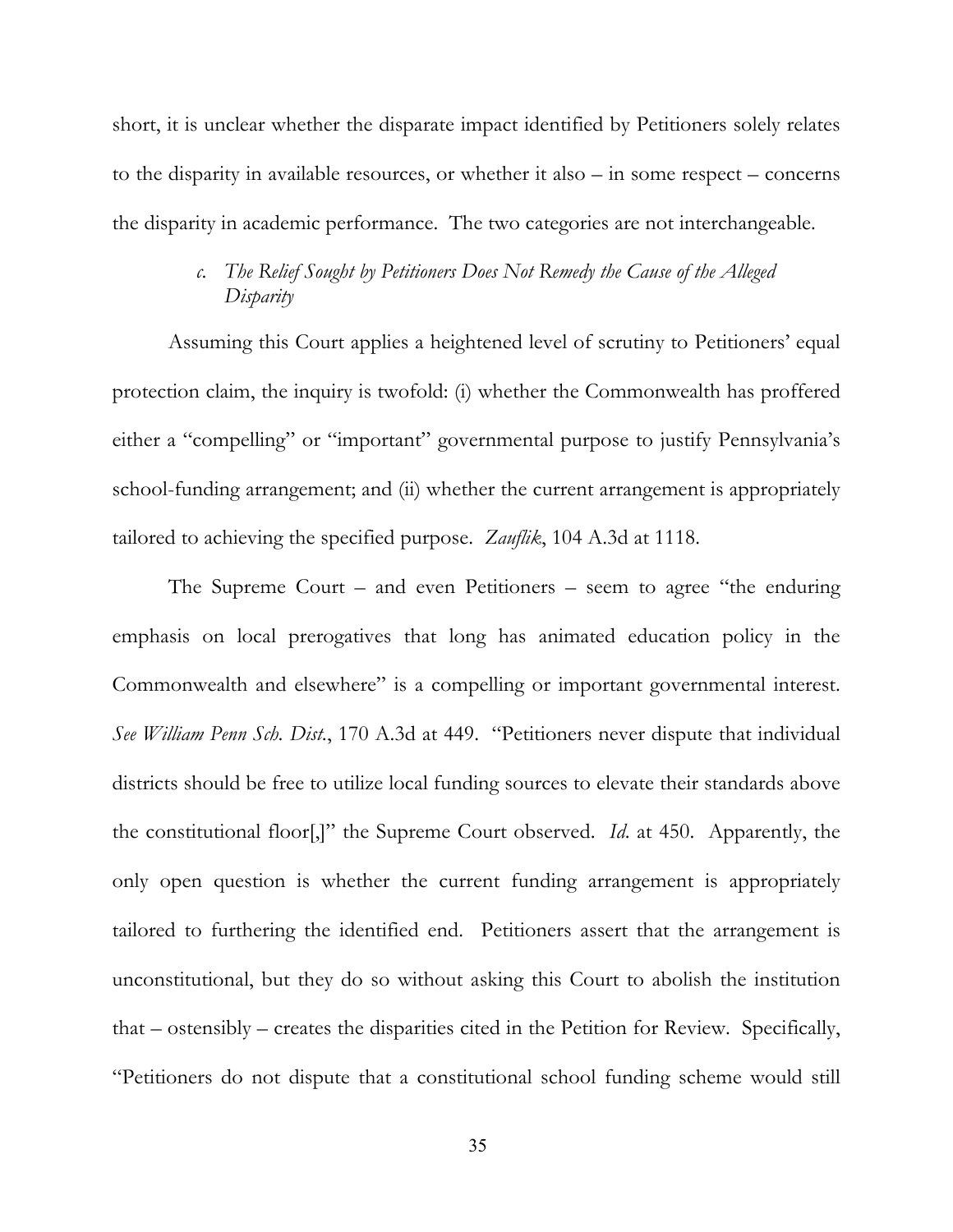enable wealthier districts to provide greater resources to their students than districts that cannot raise as much money through local taxes." *Id*. at 431-432. If the Pennsylvania Constitution permits wealthier districts to continue raising greater revenues through local property taxes, the amount of such revenues must be capped at *some* ceiling-level or else the cited disparities will persist indefinitely. The alleged disparities in available resources cannot be remedied entirely through spending increases as Petitioners imply. The relatively low percentage of state-level funding at a relatively high per-student--for public schools in Pennsylvania is the result of the remarkably high level of local revenue. The two are inversely proportional. Complaining of one without addressing the other is inconsistent and ignores, at least, half the problem.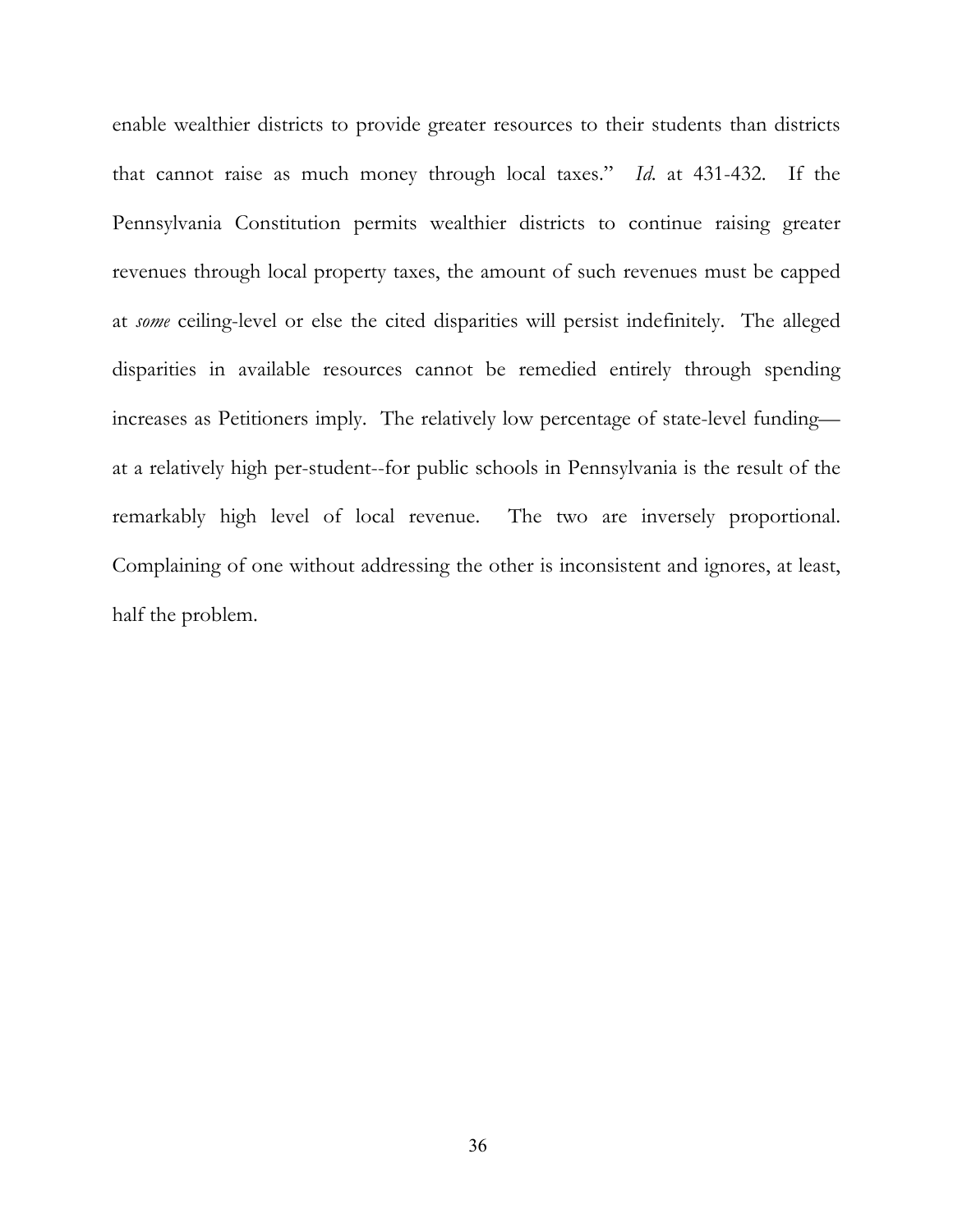#### **CONCLUSION**

For all the foregoing reasons set forth fully above, the *Amicus Curiae* requests that this Honorable Court determine that the current school-funding arrangement does not violate the Pennsylvania Constitution.

Respectfully submitted,

*/s/ Shawn M. Rodgers* Jonathan S. Goldstein, Esquire Attorney I.D. 201627 Shawn M. Rodgers, Esquire Attorney I.D. 307598 GOLDSTEIN LAW PARTNERS, LLC 11 Church Road Hatfield, PA 19440 (tel) 610.949.0444 (fax) 215.257.1910 Email: jgoldstein@goldsteinlp.com Email: srodgers@goldsteinlp.com

*Attorneys for Amicus Curiae*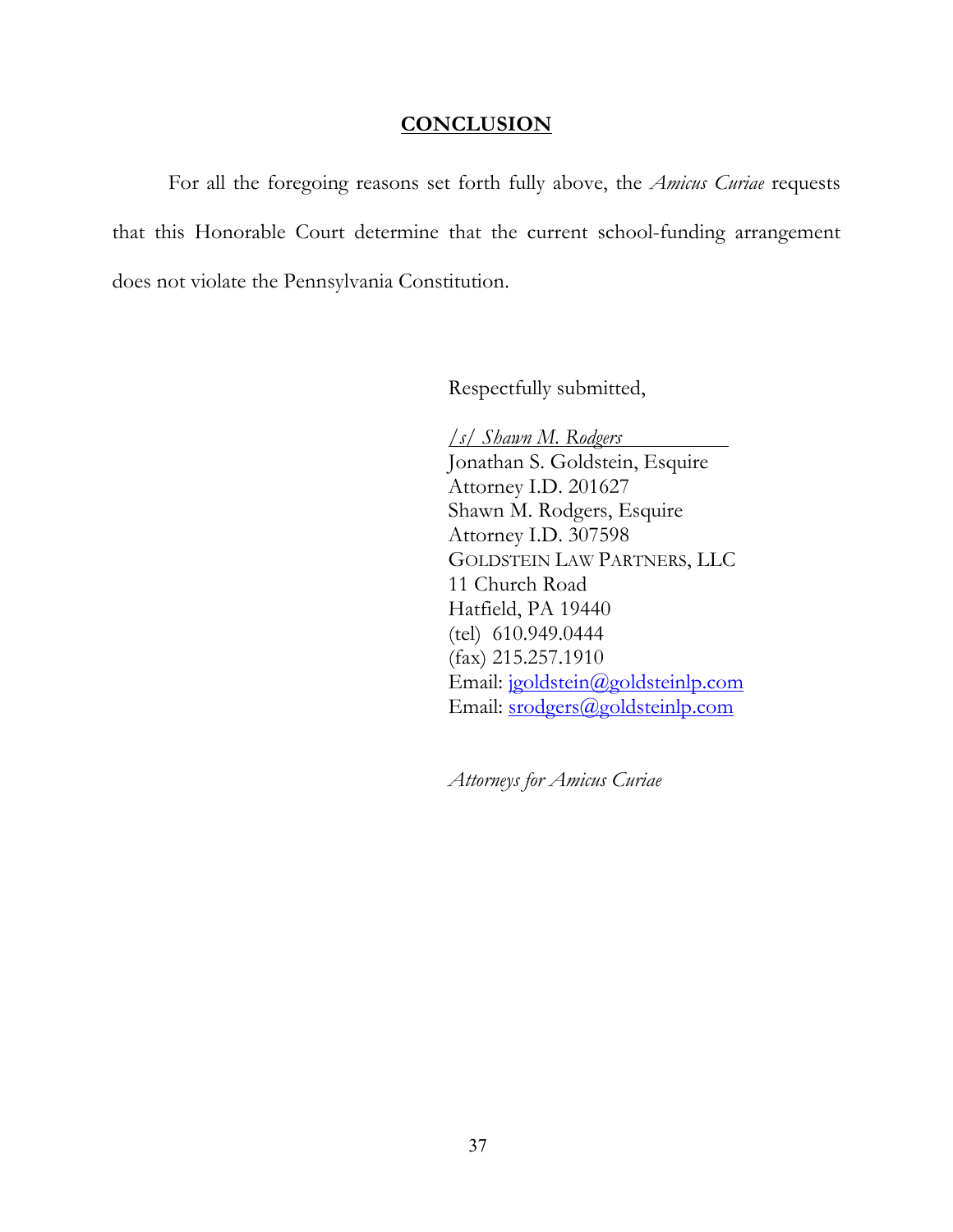#### **CERTIFICATE OF SERVICE**

I, Shawn M. Rodgers, Esquire, hereby certify that I caused a true and correct copy of the foregoing Amicus Curiae Brief for to be served on or before day of January 14, 2022, via e-filing, e-mail, hand delivery and/or first-class mail, to all counsel of record, which service satisfies the requirements of Pa.R.A.P. 121.

> */s/ Shawn M. Rodgers* Shawn M. Rodgers, Esquire Attorney I.D. 307598 GOLDSTEIN LAW PARTNERS, LLC 11 Church Road Hatfield, PA 19440 (tel) 610.949.0444 (fax) 215.257.1910 Email: srodgers@goldsteinlp.com

*Attorneys for Amicus Curiae*

Date: January 13, 2022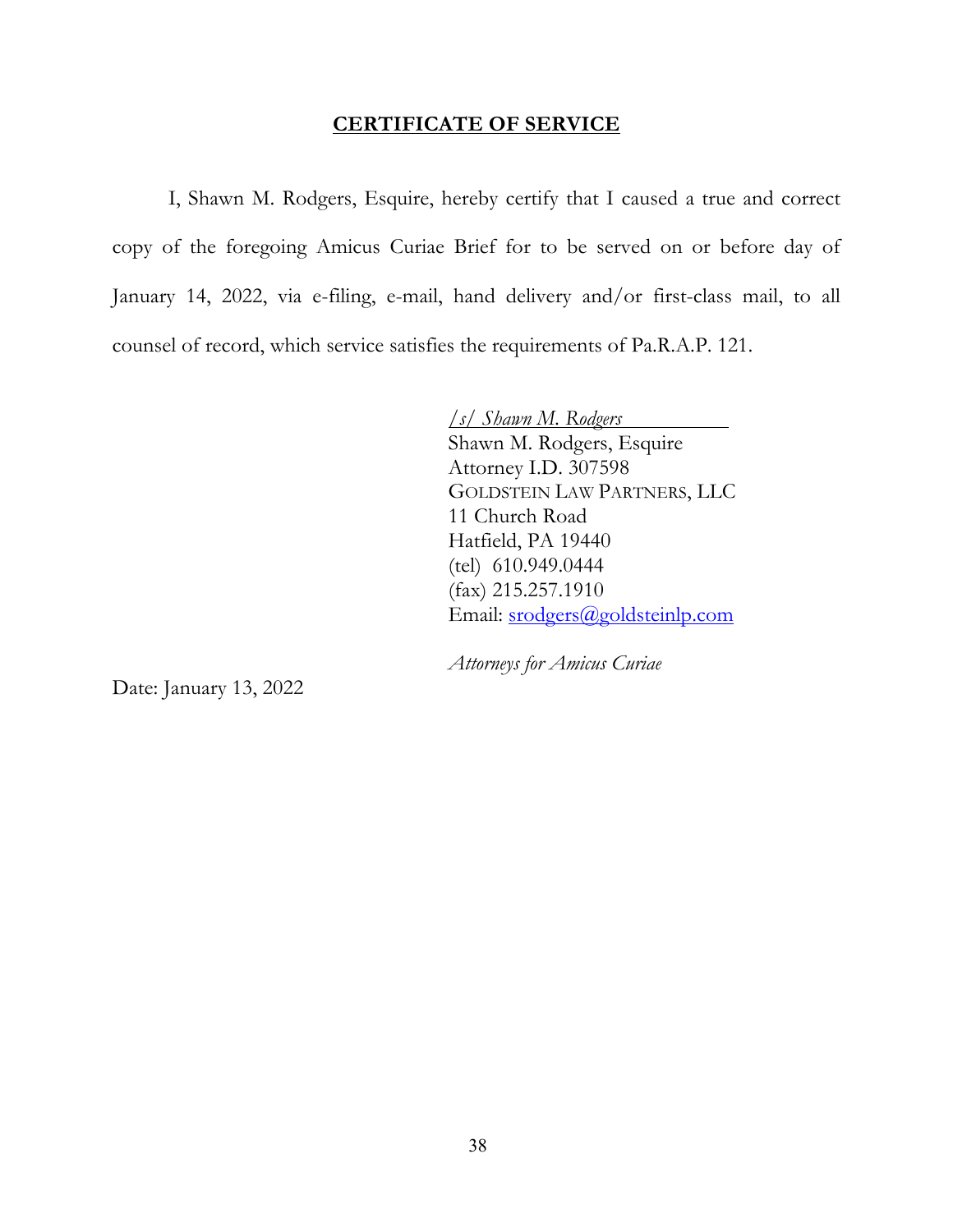#### **CERTIFICATE OF WORD COUNT**

Pursuant to Pennsylvania Rule of Appellate Procedure 2135(a)(1), I hereby certify that this brief complies with the type-volume limitation set forth in Rule 531(b)(3) and contains 7,094 words.

The Amicus Curiae moves for leave to appear and to submit this oversize brief, which contains 94 words more than half of the 14,000 words permitted for the merit briefs of parties under the Rules of Civil Procedure. *See* Pa. R. App. P. 531(b)(1)(iii).

*/s/ Shawn M. Rodgers*

Shawn M. Rodgers, Esquire Attorney I.D. 307598 GOLDSTEIN LAW PARTNERS, LLC 11 Church Road Hatfield, PA 19440 (tel) 610.949.0444 (fax) 215.257.1910 Email: srodgers@goldsteinlp.com

*Attorneys for Amicus Curiae*